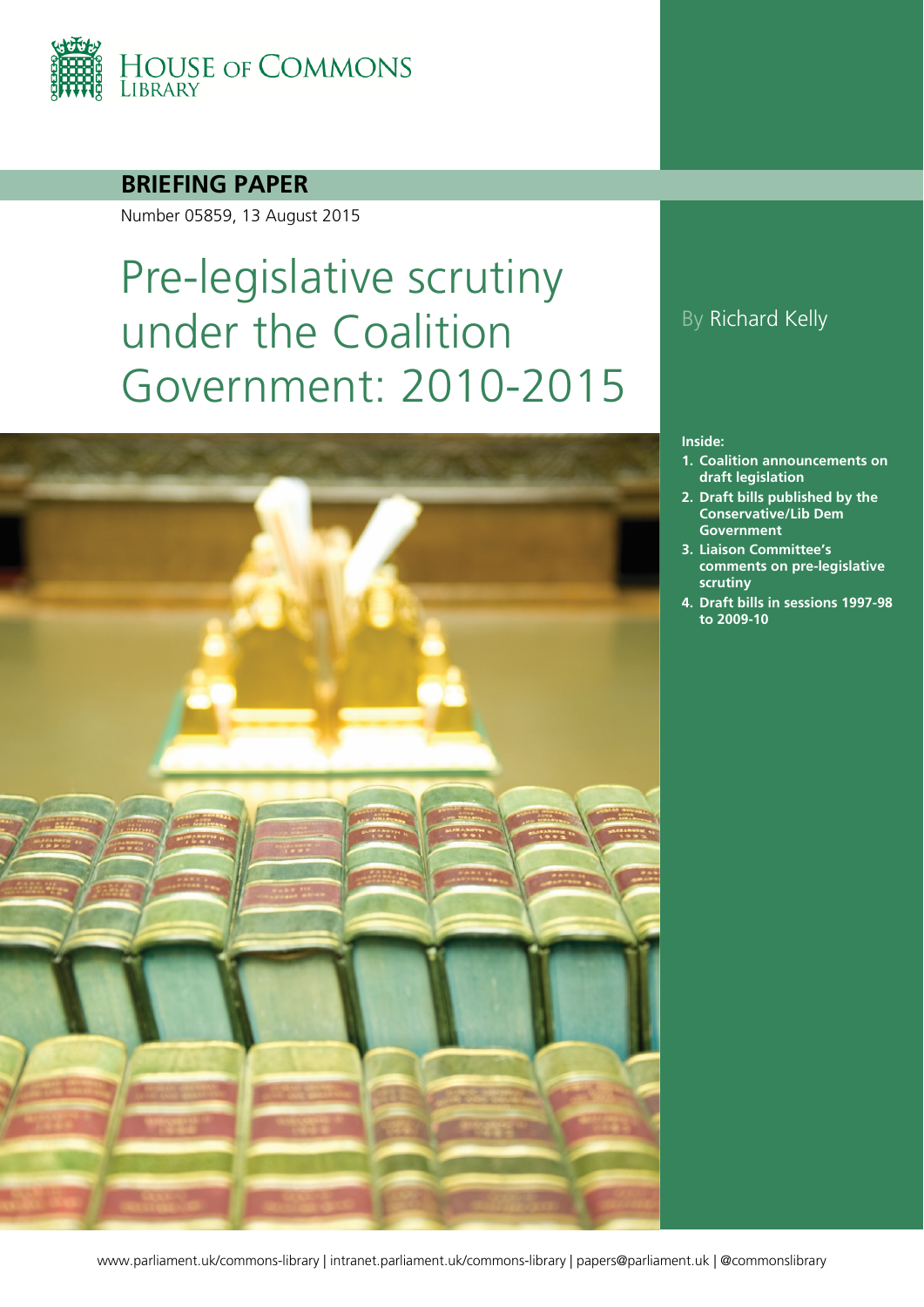## **Contents**

| Summary                                                                                         | 3                                                                                                                                                                                                                                                                       |
|-------------------------------------------------------------------------------------------------|-------------------------------------------------------------------------------------------------------------------------------------------------------------------------------------------------------------------------------------------------------------------------|
| Coalition announcements on draft legislation                                                    | 4                                                                                                                                                                                                                                                                       |
| Draft bills published by the Conservative/Lib Dem Government<br>Draft bills in 2010-12          | 6<br>6<br>7<br>10<br>11<br>11                                                                                                                                                                                                                                           |
| Liaison Committee's comments on pre-legislative scrutiny<br>2012)<br>Legacy report (March 2015) | 13<br>13<br>14                                                                                                                                                                                                                                                          |
| Draft bills in sessions 1997-98 to 2009-10                                                      | 16                                                                                                                                                                                                                                                                      |
| <b>Subsequent Progress</b>                                                                      | 18                                                                                                                                                                                                                                                                      |
|                                                                                                 | 2.2 Draft bills in 2012-13<br>2.3 Draft bills in 2013-14<br>2.4 Draft Bills in 2014-15<br>2.5 Draft Finance Bills<br>Review of select committee effectiveness, resources and powers (November<br>Appendix: Draft Bills Announced and Published by Session: Scrutiny and |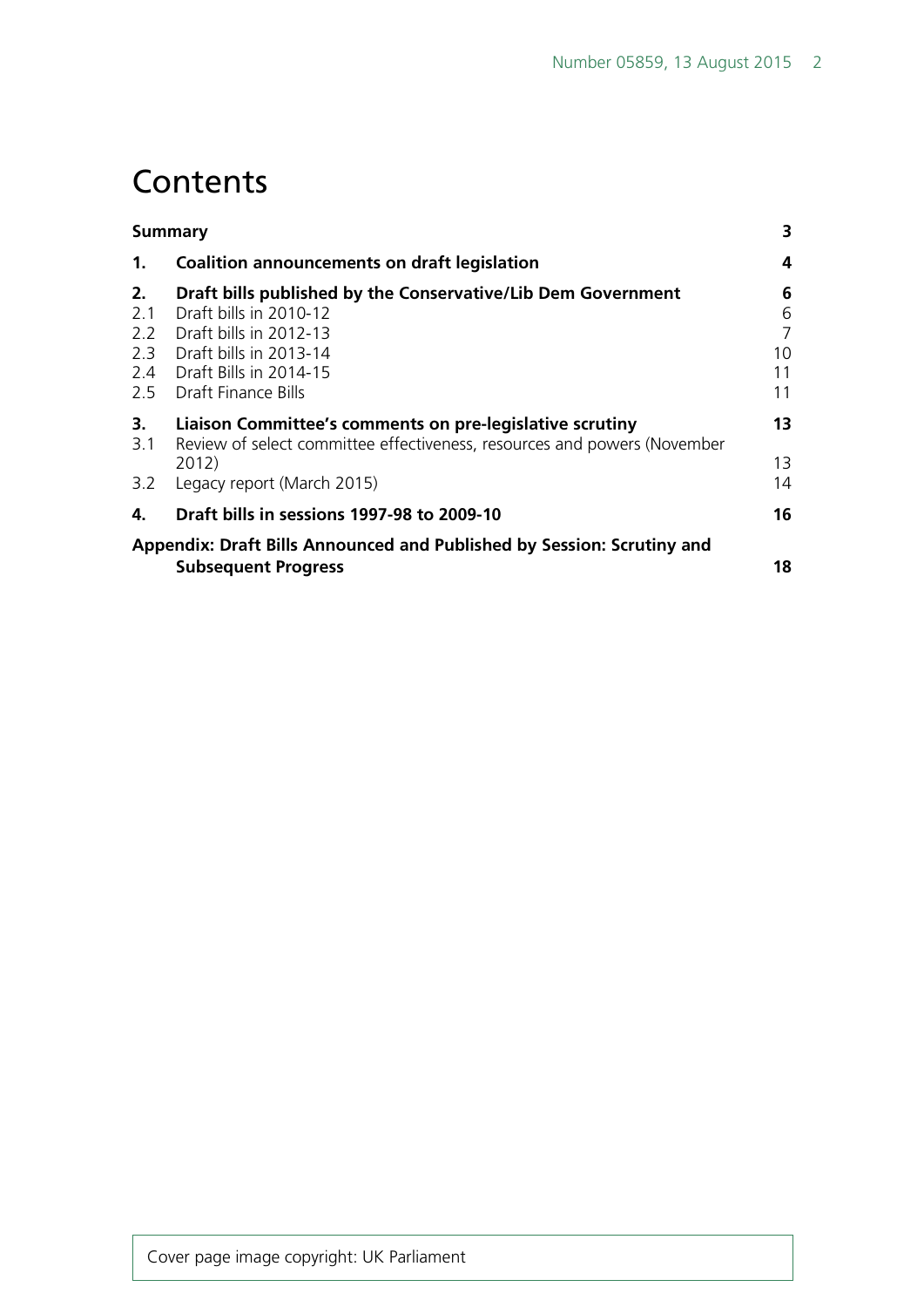## <span id="page-2-0"></span>Summary

The Library Standard Note on *[Pre-legislative scrutiny](http://www.parliament.uk/documents/commons/lib/research/briefings/snpc-02822.pdf)* (SN/PC/2822) provides a brief background to the development of pre-legislative scrutiny under the 1997-2010 Labour Governments. It also reviews the procedures followed in allocating draft bills to committees and by the committees in examining draft bills. It provides summary details of the draft bills published between 1997 and 2010 and their subsequent progress. It also reviews some of the analysis of pre-legislative scrutiny that has taken place.

This Briefing Paper takes as its starting point the formation of the Coalition Government in May 2010 and reviews both the commitments it gave on pre-legislative scrutiny and the draft bills it published. However, it also includes a table from the previous note, which gives details of the number of draft bills published each session, since 1997-98.

In total, 35 draft bills or substantial sets of clauses (excluding draft Finance Bills) were published by the Government in the 2010 Parliament. In the three Parliaments between 1997 and 2010, 75 draft bills or substantial sets of clauses were published: 17 in the 1997 Parliament; 33 in the 2001 Parliament; and 25 in the 2005 Parliament.

This Briefing Paper provides summary details of the draft bills announced or published between May 2010 and March 2015, when the 2010 Parliament was dissolved.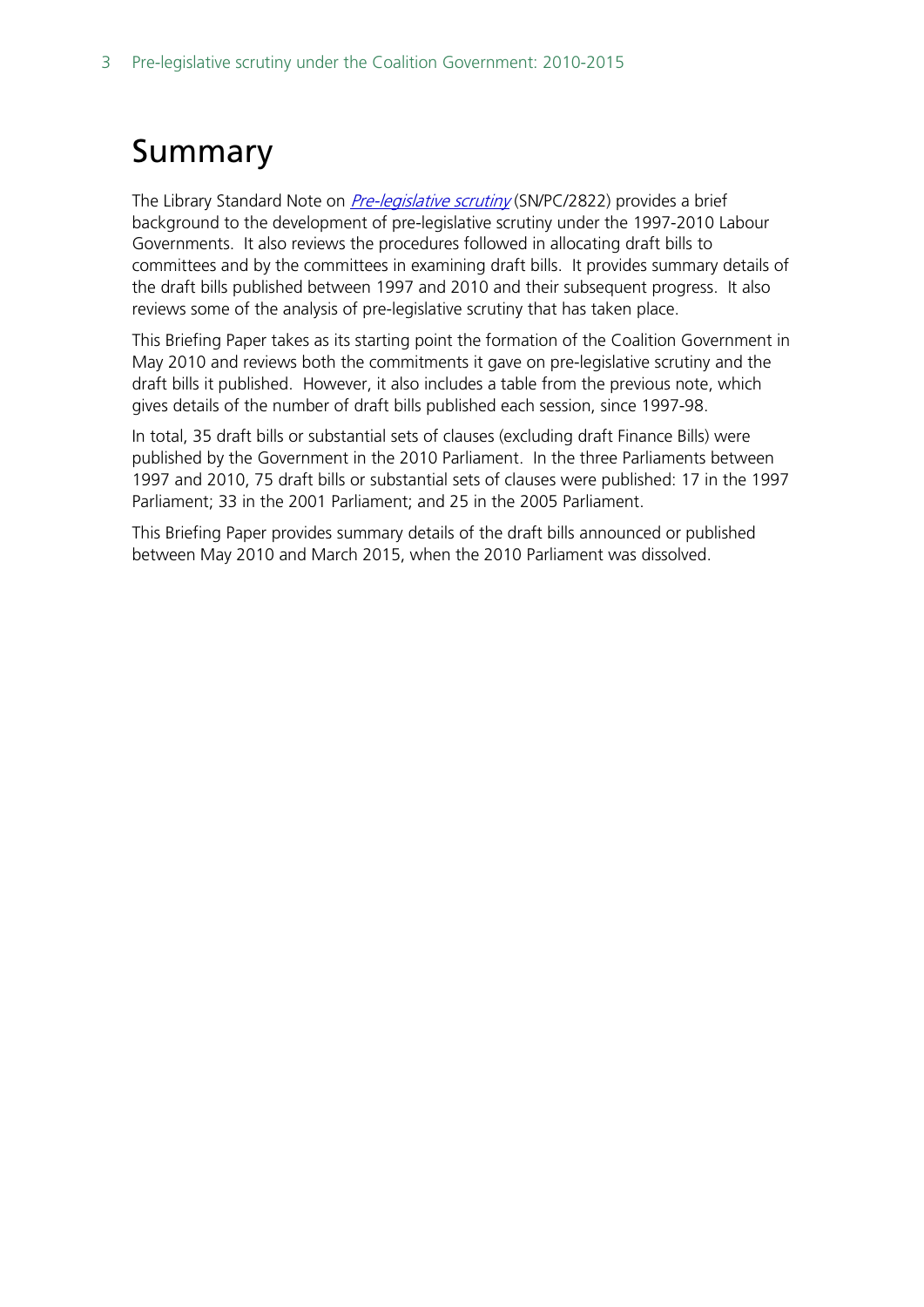## <span id="page-3-0"></span>1. Coalition announcements on draft legislation

The Coalition Agreement gave no commitments on pre-legislative scrutiny.

In July 2010, the Leader of the House was asked if he would "introduce arrangements for pre-legislative scrutiny of all proposed Government legislation". David Heath, the Deputy Leader of the House, provided the following reply:

**Mr Heath:** The Government aim to publish legislation in draft whenever it is appropriate to do so. However, it will not be possible to do so in all cases.<sup>[1](#page-3-1)</sup>

Speaking in the House of Lords in January 2011, Lord McNally, the Minister of State in the Ministry of Justice, echoed that comment, saying:

... the Government are committed to simplifying and improving the quality of legislation. We will improve quality by publishing in draft for pre-legislative scrutiny where possible ...<sup>[2](#page-3-2)</sup>

However, the Government argued that:

... it is clear that, with a new Government and a new House of Commons, there will be new Bills that cannot go through that procedure.[3](#page-3-3)

In August 2010, the Liaison Committee published a response from the Coalition Government to a report from its predecessor committee on the work of select committees in 2008-09.<sup>4</sup> In its report, the Liaison Committee had made two recommendations relating to pre-legislative scrutiny:

3. (Recommendation 3) We are pleased that the Leader of the House has embraced a more transparent system for the allocation of draft bills to committees for scrutiny. The Government did not publish enough draft bills in the last session to test properly the efficacy of the new system so we will continue to monitor progress into the current session and next Parliament. (Paragraph 32)

4. (Recommendation 4) If the Government is serious about the role that pre-legislative scrutiny can play in making better legislation, it needs to ensure that the committees tasked with conducting that scrutiny are given a reasonable amount of time in which to do it. We reiterate our view that this means, at a bare minimum, twelve weeks. If the Government is unable to ensure that the appointment of joint committees takes place more quickly than has been the case in the past two sessions it needs to publish draft bills earlier, to allow sufficient time for the committees to do their work. (Paragraph 36)

 $\overline{a}$ 

<span id="page-3-2"></span><span id="page-3-1"></span><sup>&</sup>lt;sup>1</sup> HC Deb 26 July 2010 c670W<br><sup>2</sup> HL Deb 17 January 2011 cc2-3

<sup>3</sup> HC Deb 26 July 2010 c712

<span id="page-3-4"></span><span id="page-3-3"></span><sup>4</sup> Liaison Committee, The Work of Committees in 2008-09: Government Response to [the Committee's Second Report of 2009-10](http://www.publications.parliament.uk/pa/cm201011/cmselect/cmliaisn/415/415.pdf), 2 August 2010, HC 415, Government Response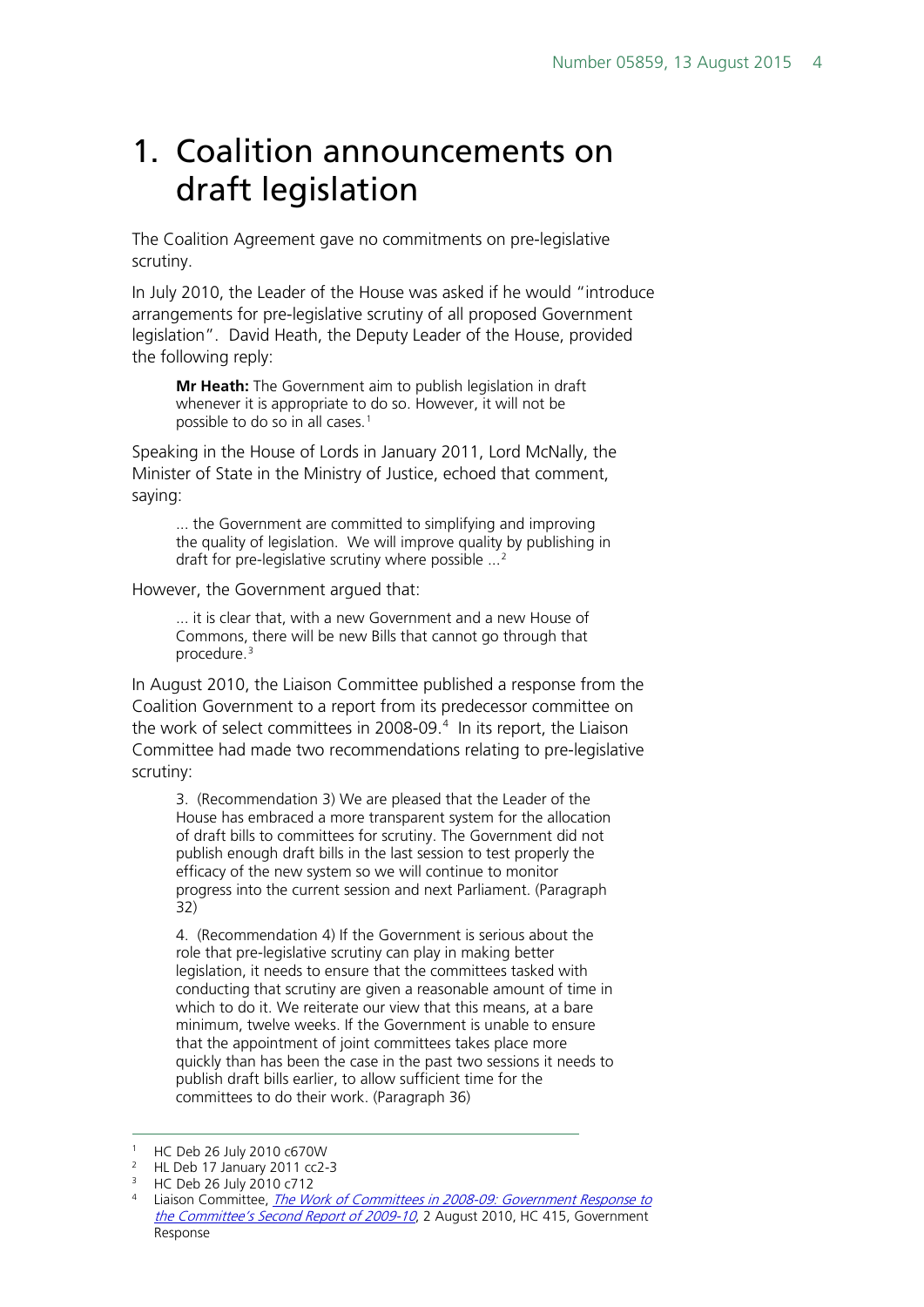In its response, the new Government said that it had announced three draft bills and that "Consideration is being given to further draft bills which might be published for consideration in the current Session". It also confirmed that although it would consult on the best route for prelegislative scrutiny of each draft bill, it considered that joint committees would scrutinise draft bills of major constitutional importance:

The Government is committed to consulting interested parties in both Houses about the best route for pre-legislative scrutiny of each draft Bill. However, scrutiny by a joint committee is likely to be more appropriate than scrutiny by a select committee of the Commons for bills of major constitutional importance.

The Government also said that it remained committed to a three-month minimum period for pre-legislative scrutiny.<sup>[5](#page-4-0)</sup>

The Government was criticised in both Houses for introducing the *Fixed*term Parliaments Bill and the Parliamentary Voting System and Constituencies Bill without first subjecting them to pre-legislative scrutiny.<sup>[6](#page-4-1)</sup>

In September 2012 and in February 2014, the Leader of the House of Commons, Andrew Lansley confirmed that "The Government are committed, wherever possible, to publishing legislation in draft with a view to pre-legislative scrutiny".[7](#page-4-2)

 $5$  Ibid -

<span id="page-4-1"></span><span id="page-4-0"></span><sup>&</sup>lt;sup>6</sup> Political and Constitutional Reform Committee, Fixed-term Parliaments Bill, 16 September 2010, HC 436 2010-11, para 5; Political and Constitutional Reform Committee, Parliamentary Voting System and Constituencies Bill, 11 October 2010, HC 437 2010-11, para 7; Constitution Committee [HL], Parliamentary Voting System and Constituencies Bill, 12 November 2010, HL 58 2010-11, para 11; and Constitution Committee [HL], Fixed-term Parliaments Bill, 16 December 2010, HL 69 2010-11, para 71

<span id="page-4-2"></span><sup>7</sup> [HC Deb 13 September 2012 c422;](http://www.publications.parliament.uk/pa/cm201213/cmhansrd/cm120913/debtext/120913-0001.htm%2312091334000039) [HC Deb 6 February 2014 c419](http://www.publications.parliament.uk/pa/cm201314/cmhansrd/cm140206/debtext/140206-0001.htm%2314020652000208)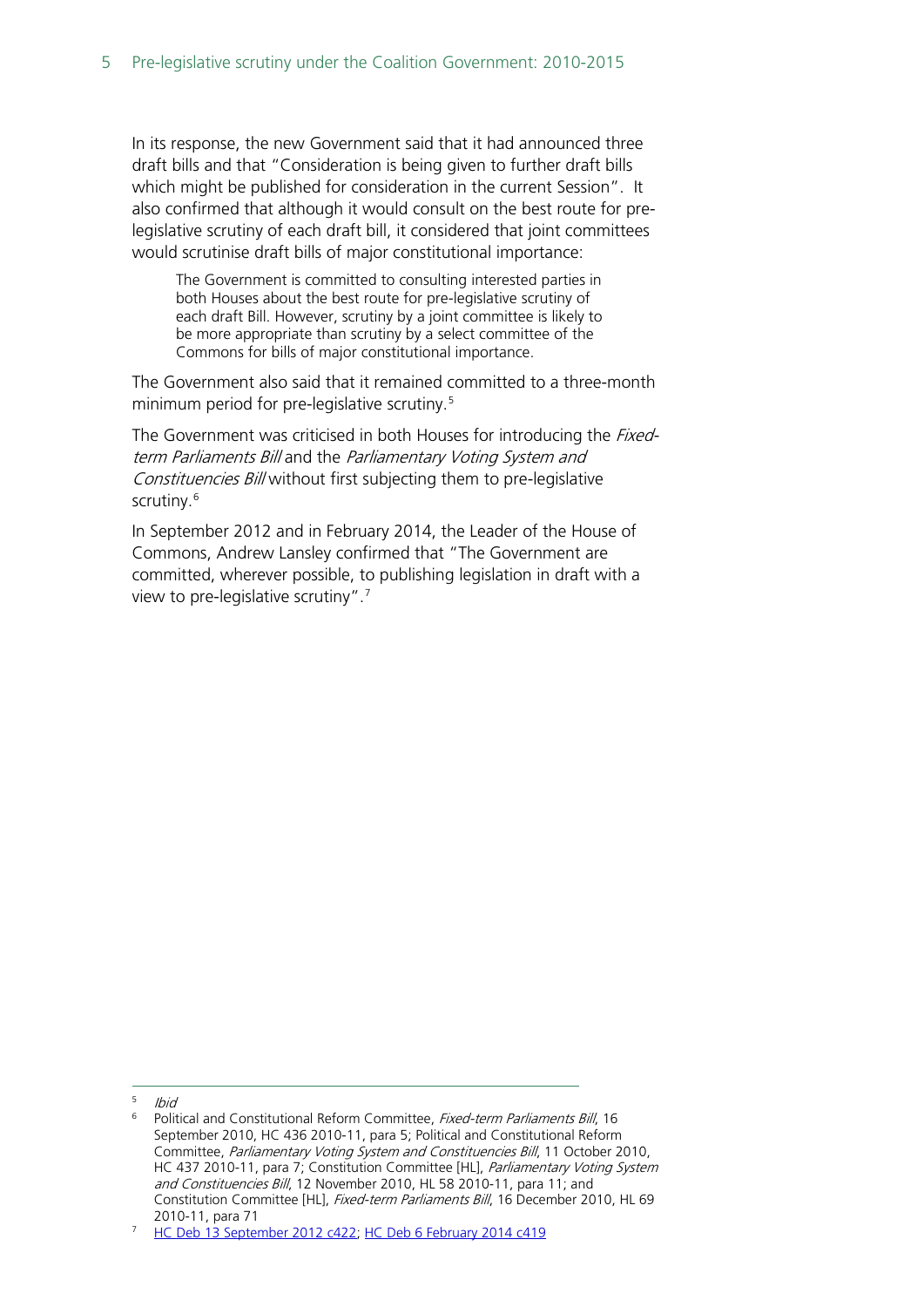## <span id="page-5-0"></span>2. Draft bills published by the Conservative/Lib Dem Government

In the 2010 Parliament (Sessions 2010-12 to 2014-15) a total of 35 draft bills or substantial sets of clauses of draft bills were published. Table 1 reports the statistics for each session. Brief details of the draft bills are given in the subsequent sections. Information on the committees that scrutinised them and their subsequent progress are given in the Appendix.

#### **Table 1 – Publication and Scrutiny of Draft Bills by Session 2010- 12 to 2014-15**

|         | <b>Number of draft bills</b><br>published | <b>Number of draft bills</b><br>scrutinised by a<br>committee |
|---------|-------------------------------------------|---------------------------------------------------------------|
| 2010-12 | $11*$                                     | 8                                                             |
| 2012-13 | $15***$                                   | 17***                                                         |
| 2013-14 | 5                                         | 4                                                             |
| 2014-15 | 4                                         | $\mathcal{P}$                                                 |

\* the draft Detention of Terrorist Suspects (Temporary Extensions) Bills, which were published together, are counted as one draft bill

\*\* the draft Children and Families Bill is counted as one draft bill, although it was not published in a single document: draft clauses on particular issues were published as stand alone documents

\*\*\* the draft Enhanced Terrorism Prevention and Investigation Measures Bill, the draft Recall of MPs Bill and draft clauses on parliamentary privilege were published in 2010-12 but reported on in 2012-13

Table 1 excludes draft Finance Bills (see section 2.5).

## <span id="page-5-1"></span>2.1 Draft bills in 2010-12

The Queen's Speech of 25 May 2010 announced that a draft bill on **parliamentary privilege** would be published in the new session.<sup>8</sup> However, during the course of the 2010-12 session, a number of other draft measures were introduced. The subjects covered were as follows:

- Civil aviation
- Counter terrorism measures (see below)
- Defamation
- Electoral administration (two sets of clauses)
- Financial services
- Groceries Code Adjudicator
- House of Lords reform
- Individual electoral registration

#### <span id="page-5-2"></span><sup>8</sup> HC Deb 25 May 2010 c32; HC Deb 26 May 2010 cc4WS-5WS -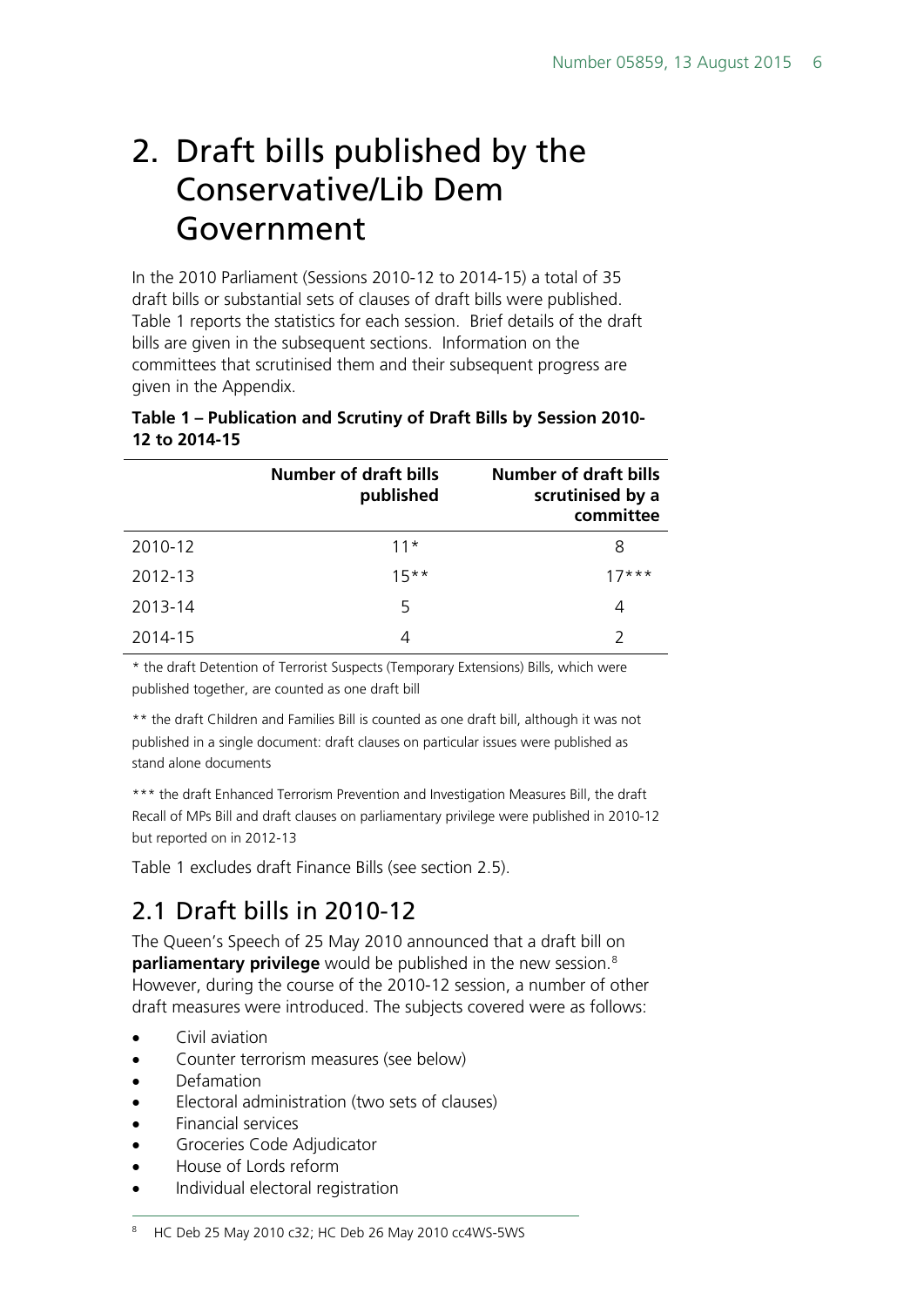- Parliamentary privilege (draft clauses published)
- Recall of MPs

Details of the draft bills published in session 2010-12, and the committees appointed to scrutinise them, are set out in the Appendix.

It should be noted that a number of draft bills were published in the field of counter terrorism. In one case, the Detention of Terrorist Suspects (Temporary Extensions), two draft bills were published together. The Joint Committee established to scrutinise these bills explained that:

The two draft bills are drafted differently because one is intended to be used while the order-making provisions in section 25 of the Terrorism Act 2006 are still in force and the other once those provisions have been repealed (the Protection of Freedoms Bill would, if passed in its current form, repeal the relevant provisions of the 2006 Act). The draft bills are *potential* pieces of emergency legislation, published by the Government with the hope that neither draft bill, nor anything similar to them, would ever need to be brought before Parliament.<sup>[9](#page-6-1)</sup>

A third draft bill in this area, the Draft Enhanced Terrorism Prevention and Investigation Measures Bill, was published in September 2011. This was in response to a Government commitment to prepare draft emergency legislation, incorporating additional restrictive measures to those provided for in the Terrorism Prevention and Investigation Measures Bill, which might be introduced should certain exceptional circumstances arise[.10](#page-6-2) This draft Bill was considered in Session 2012-13. In its response to the Joint Committee that considered the draft Bill, the Government confirmed that "the ETPIM Bill would only be introduced in exceptional and unanticipated circumstances".[11](#page-6-3)

## <span id="page-6-0"></span>2.2 Draft bills in 2012-13

-

The Queen's Speech on 9 May 2012 gave the following commitments concerning the publication of draft bills or clauses:

- A draft bill will be published to reform the **water industry** in England and Wales…
- A draft Bill will be published setting out measures to close the Audit Commission and establish new arrangements for the **audit of local public bodies**…
- A draft Bill will be published to modernise **adult care and support** in England…
- My Government intends to bring forward measures to maintain the ability of the law enforcement and intelligence agencies to access vital **communications data** under strict

<span id="page-6-1"></span><sup>&</sup>lt;sup>9</sup> Joint Committee on the Draft Detention of Terrorist Suspects (Temporary Extension) Bills, *[Draft Detention of Terrorist Suspects \(Temporary Extension\) Bills](http://www.publications.parliament.uk/pa/jt201012/jtselect/jtdetent/161/161.pdf)*, 23 June 2011,

<span id="page-6-2"></span>HC 893 2010-12, para<br><sup>10</sup> See introduction to: Home Office, *Draft Enhanced Terrorism Prevention and* [Investigation Measures Bill](http://www.homeoffice.gov.uk/publications/about-us/legislation/etpim-bill-docs/etpim-draft-bill?view=Binary), Cm 8166, September 2011

<span id="page-6-3"></span><sup>&</sup>lt;sup>11</sup> Home Office, *The Government Response to the Report from the Joint Committee on* [the Draft Enhanced Terrorism Prevention and Investigation Measures Bill, Session](http://www.parliament.uk/documents/joint-committees/Draft%20ETPIMS%20Bill/Cm%208536%20accessible.pdf)  [2012-13 HL Paper 70, HC Paper 495 –](http://www.parliament.uk/documents/joint-committees/Draft%20ETPIMS%20Bill/Cm%208536%20accessible.pdf) Draft Enhanced Terrorism Prevention and [Investigation Measures Bill](http://www.parliament.uk/documents/joint-committees/Draft%20ETPIMS%20Bill/Cm%208536%20accessible.pdf), Cm 8536, January 2013, para 2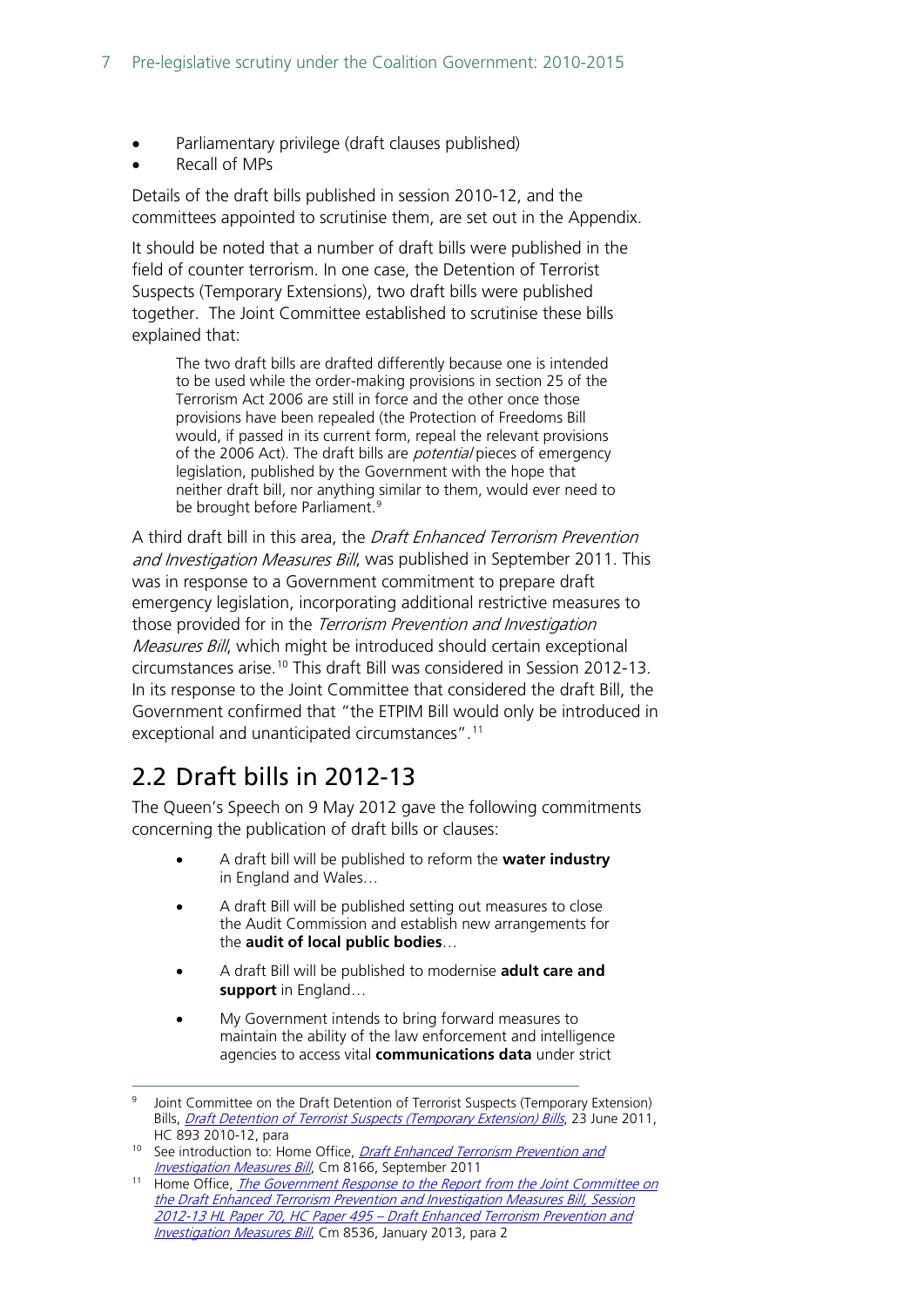safeguards to protect the public, subject to scrutiny of draft clauses.[12](#page-7-0)

All four of the draft bills promised in the Queen's Speech were subsequently published as command papers. The Draft **Communications Data** Bill, was published by the Home Secretary on 14 June 2012.[13](#page-7-1) On 6 July, the Draft **Local Audit** Bill was published by the Secretary of State for Communities and Local Government.<sup>[14](#page-7-2)</sup> Publication of the Draft **Water** Bill was announced by the Secretary of State for the Environment, Food and Rural Affairs on 10 July.<sup>[15](#page-7-3)</sup> The Draft **Care and Support** Bill was published by the Health Secretary on 11 July.[16](#page-7-4)

The Government had also promised a **Children and Families** Bill<sup>[17](#page-7-5)</sup> having given the following commitments in the Queen's Speech:

My Government will propose measures to improve provision for disabled children and children with special educational needs. New arrangements will be proposed to support children involved in family law cases, reform court processes for children in care and strengthen the role of the Children's Commissioner.

Measures will be proposed to make parental leave more flexible so both parents may share parenting responsibilities and balance work and family commitments. [18](#page-7-6)

Various sets of draft clauses relating to this Bill were published for prelegislative scrutiny. On 9 July 2012 Sarah Teather, then Minister of State at the Department for Education, announced publication of draft legislation concerning the Children's Commissioner.<sup>[19](#page-7-7)</sup> On 3 September Ms Teather announced publication of two sets of draft measures: (1) Family Justice;<sup>[20](#page-7-8)</sup> and (2) Reform of provision for children and young people with special educational needs.<sup>[21](#page-7-9)</sup> In November, clauses on shared parenting were published on the DFE website.<sup>[22](#page-7-10)</sup> On 7 November a DFE Minister, Edward Timpson, announced publication of draft legislation on adoption.<sup>[23](#page-7-11)</sup>

A number of other draft bills were published by Ministers during the course of the 2012-13 Session. These were:

 $\overline{a}$ 

<span id="page-7-0"></span><sup>12</sup> See HC Deb 9 May 2012 cc3-

<span id="page-7-1"></span><sup>&</sup>lt;sup>13</sup> Home Office, *[Draft Communications Data Bill](http://www.official-documents.gov.uk/document/cm83/8359/8359.pdf)*, Cm 8359, June 2012

<span id="page-7-2"></span><sup>&</sup>lt;sup>14</sup> Department for Communities and Local Government, *[Draft Local Audit Bill](http://www.official-documents.gov.uk/document/cm83/8393/8393.pdf)*, Cm 8393, July 2012

<span id="page-7-3"></span><sup>&</sup>lt;sup>15</sup> HM Government and Welsh Government, *[Draft Water Bill](http://www.official-documents.gov.uk/document/cm83/8375/8375.pdf)*, Cm 8375, July 2012

<span id="page-7-4"></span><sup>&</sup>lt;sup>16</sup> Department of Health, *Draft Care [and Support Bill](http://www.official-documents.gov.uk/document/cm83/8386/8386.pdf)*, Cm 8386, July 2012

<span id="page-7-5"></span><sup>&</sup>lt;sup>17</sup> See: Department for Education press notice, *Children and Families Bill to give* families support when they need it most[,](http://www.education.gov.uk/inthenews/inthenews/a00208753/childrens-bill-family-support) 9 May 2012<br><sup>18</sup> HC Deb 9 May 2012 c3

<span id="page-7-7"></span><span id="page-7-6"></span><sup>&</sup>lt;sup>19</sup> Department for Education, *Reform of the Office of the Children's Commissioner:* [draft legislation](http://www.official-documents.gov.uk/document/cm83/8390/8390.pdf), Cm 8390, July 2012

<span id="page-7-8"></span><sup>&</sup>lt;sup>20</sup> Department for Education, *[Draft legislation on family justice](http://www.official-documents.gov.uk/document/cm84/8437/8437.pdf)*, Cm 8437, September 2012

<span id="page-7-9"></span><sup>&</sup>lt;sup>21</sup> Department for Education, *Draft legislation on reform of provision for children and* [young people with special educational needs](http://www.official-documents.gov.uk/document/cm84/8438/8438.pdf), Cm 8438, September 2012

<span id="page-7-10"></span> $\frac{22}{Fami/|V|}$  *[Family justice reform –](http://www.education.gov.uk/childrenandyoungpeople/families/familylaw/a00216607/family-justice-reform-shared-parenting) shared parenting*, DFE article, 6 November 2012

<span id="page-7-11"></span><sup>&</sup>lt;sup>23</sup> Department for Education, *Draft legislation on adoption: Early permanence through* ['Fostering for adoption' and 'Matching for adoption'](http://www.official-documents.gov.uk/document/cm84/8473/8473.pdf), Cm 8473, November 2012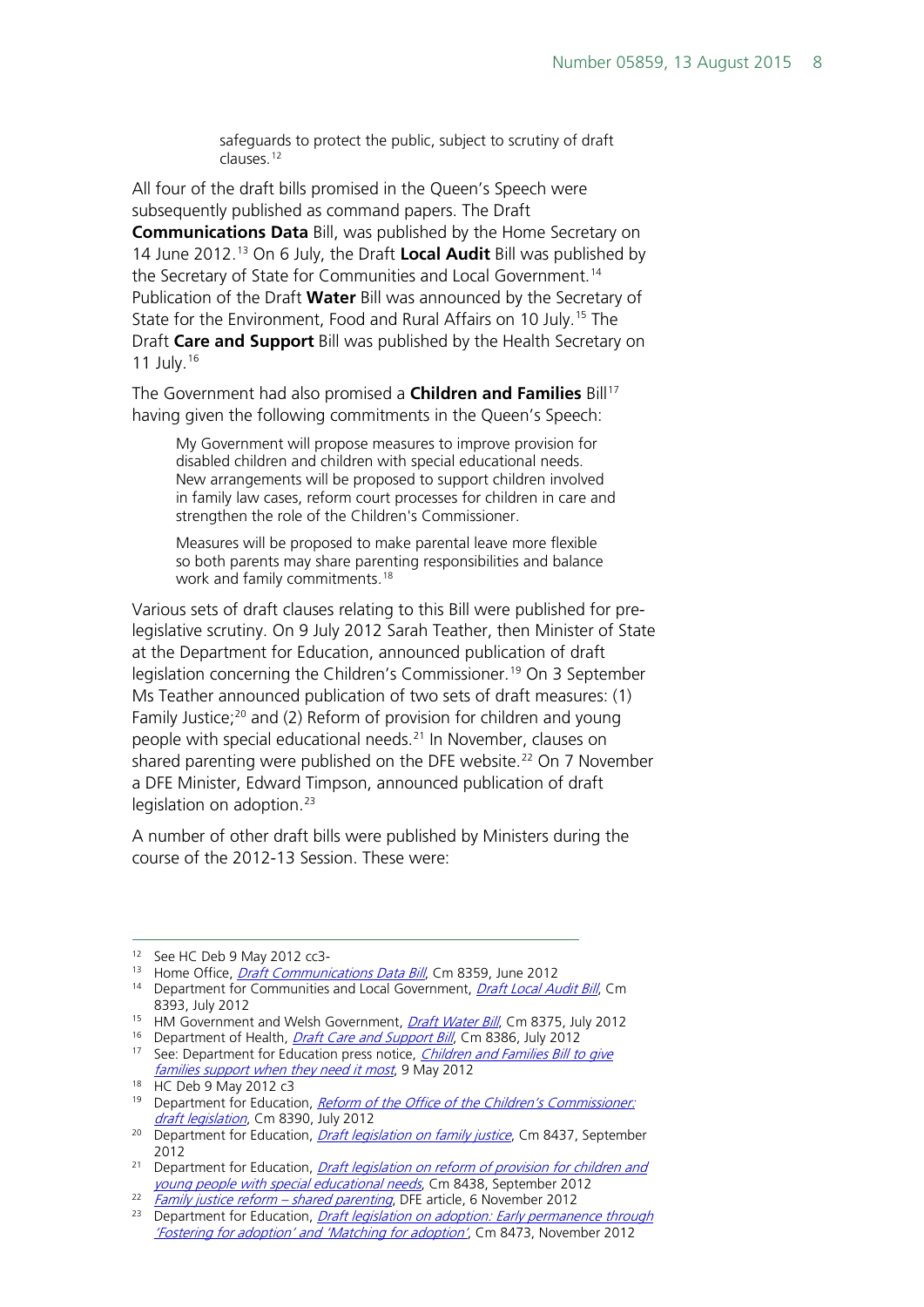- On 22 May 2012 the Secretary of State for Energy and Climate Change, Edward Davey, announced by written statement publication of a Draft **Energy** Bill.<sup>[24](#page-8-0)</sup>
- On 12 October the Treasury published a paper containing the Draft **Financial Services (Banking Reform)** Bill.[25](#page-8-1)
- On 22 November the Justice Secretary announced publication of the **Voting Eligibility (Prisoners)** Draft Bill.[26](#page-8-2)
- The Draft **Anti-Social Behaviour** Bill was published on 13 December 2012.<sup>[27](#page-8-3)</sup> This was reported by written ministerial statement.
- In December 2012, the Government published the **Gambling (Licensing and Advertising)** Draft Bill was published.[28](#page-8-4)
- On 18 January 2013 Steve Webb, Minister of State at the Department for Work & Pensions, issued a written ministerial statement on publication of a Draft **Pensions** Bill.[29](#page-8-5)
- A **Northern Ireland (Miscellaneous Provisions)** Draft Bill was published on 11 February 2013.[30](#page-8-6)
- Publication of a Draft **Inheritance and Trustees' Powers** Bill was announced by Lord McNally, Minister of State at the Ministry of Justice, in a written statement on 21 March 2013.<sup>[31](#page-8-7)</sup>
- On 16 April 2013 David Heath, DEFRA Minister of State, issued a written statement concerning publication of a Draft **Wild Animals in Circuses** Bill.<sup>[32](#page-8-8)</sup>
- A further written statement from David Heath on 16 April noted that a Draft **Dangerous Dogs (Amendment)** Bill had been published on 9 April.<sup>[33](#page-8-9)</sup>

As already noted, the Draft **Enhanced Terrorism Prevention and Investigation Measures** Bill was published in Session 2010-12 but was considered in 2012-13.

A further draft measure, on **lobbying**, was expected but not published in the 2012-13 Session. On 22 May 2012, a parliamentary answer from Mark Harper, Cabinet Office Minister, referred to forthcoming draft legislation on lobbying.<sup>[34](#page-8-10)</sup> The Government's response to consultation on a statutory register of lobbyists, published in July 2012, stated that a White Paper and draft Bill would be published during the 2012-13 Session of Parliament.<sup>[35](#page-8-11)</sup> Provisions on lobbying were not published in draft but were included in the *Transparency of Lobbying, Non-party* 

<sup>27</sup> Home Office, *[Draft Anti-Social Behaviour Bill](http://www.official-documents.gov.uk/document/cm84/8495/8495.pdf)*, Cm 8495, December 2012

<span id="page-8-9"></span><sup>33</sup> HM Government, *[Draft Dangerous Dogs \(Amendment\) Bill](http://www.official-documents.gov.uk/document/cm86/8601/8601.pdf)*, Cm 8601, April 2013

<sup>&</sup>lt;sup>24</sup> HM Government, *[Draft Energy Bill](http://www.official-documents.gov.uk/document/cm83/8362/8362.pdf)*, Cm 8362, May 2012  $\overline{a}$ 

<span id="page-8-1"></span><span id="page-8-0"></span><sup>&</sup>lt;sup>25</sup> HM Treasury, **[Sound banking: delivering reform](http://webarchive.nationalarchives.gov.uk/20140210084229/http:/www.official-documents.gov.uk/document/cm84/8453/8453.pdf)**, Cm 8453, October 2012

<span id="page-8-2"></span><sup>&</sup>lt;sup>26</sup> Ministry of Justice, *[Voting Eligibility \(Prisoners\) Draft Bill](http://www.official-documents.gov.uk/document/cm84/8499/8499.pdf)*, Cm 8499, November 2012

<span id="page-8-4"></span><span id="page-8-3"></span><sup>&</sup>lt;sup>28</sup> Department for culture, Media and Sport, *Draft Gambling (Licensing & Advertising)* [Bill](http://www.official-documents.gov.uk/document/cm84/8497/8497.pdf), Cm 8497, December 2012

<span id="page-8-5"></span><sup>&</sup>lt;sup>29</sup> Department for Work and Pensions, *[Draft Pensions Bill](http://webarchive.nationalarchives.gov.uk/20140210084229/http:/www.official-documents.gov.uk/document/cm85/8529/8529.pdf)*, Cm 8529, January 2013

<span id="page-8-6"></span><sup>&</sup>lt;sup>30</sup> Northern Ireland Office, *Publication of Draft Legislation Northern Ireland* [\(Miscellaneous Provisions\)](https://www.gov.uk/government/uploads/system/uploads/attachment_data/file/136436/27250-Cm-8563-v4.pdf), Cm 8563, February 2013

<span id="page-8-7"></span><sup>&</sup>lt;sup>31</sup> Ministry of Justice, *[Draft Inheritance and Trustees' Powers Bill](https://consult.justice.gov.uk/digital-communications/inheritance-trustees-power-bill/supporting_documents/inheritancetrusteespowersbillconsultation.pdf)*, 21 March 2013, CPD6/2013. Following a review of the legislation in this area, the Law Commission published *[Intestacy and Family Provision Claims on Death](http://www.lawcom.gov.uk/wp-content/uploads/2015/03/lc331_intestacy_report.pdf)* (Law Com 331) in December 2011, which included the draft Inheritance and Trustees' Powers Bill

<span id="page-8-8"></span><sup>&</sup>lt;sup>32</sup> HM Government, *[Wild animals in circuses](https://www.gov.uk/government/uploads/system/uploads/attachment_data/file/228862/8538.pdf)*, Cm 8538, April 2013

<span id="page-8-10"></span><sup>34</sup> HC Deb 22 May 2012 c971

<span id="page-8-11"></span> $35$  Cabinet Office, A summary of responses to the Cabinet Office's consultation [document "Introducing a statutory register of lobbyists"](https://www.gov.uk/government/uploads/system/uploads/attachment_data/file/79174/Summary-of-Responses-to-Consultation-Intro-Statutory-Register-of-Lobbyists-FINAL-130712.pdf), Cm 8412, p28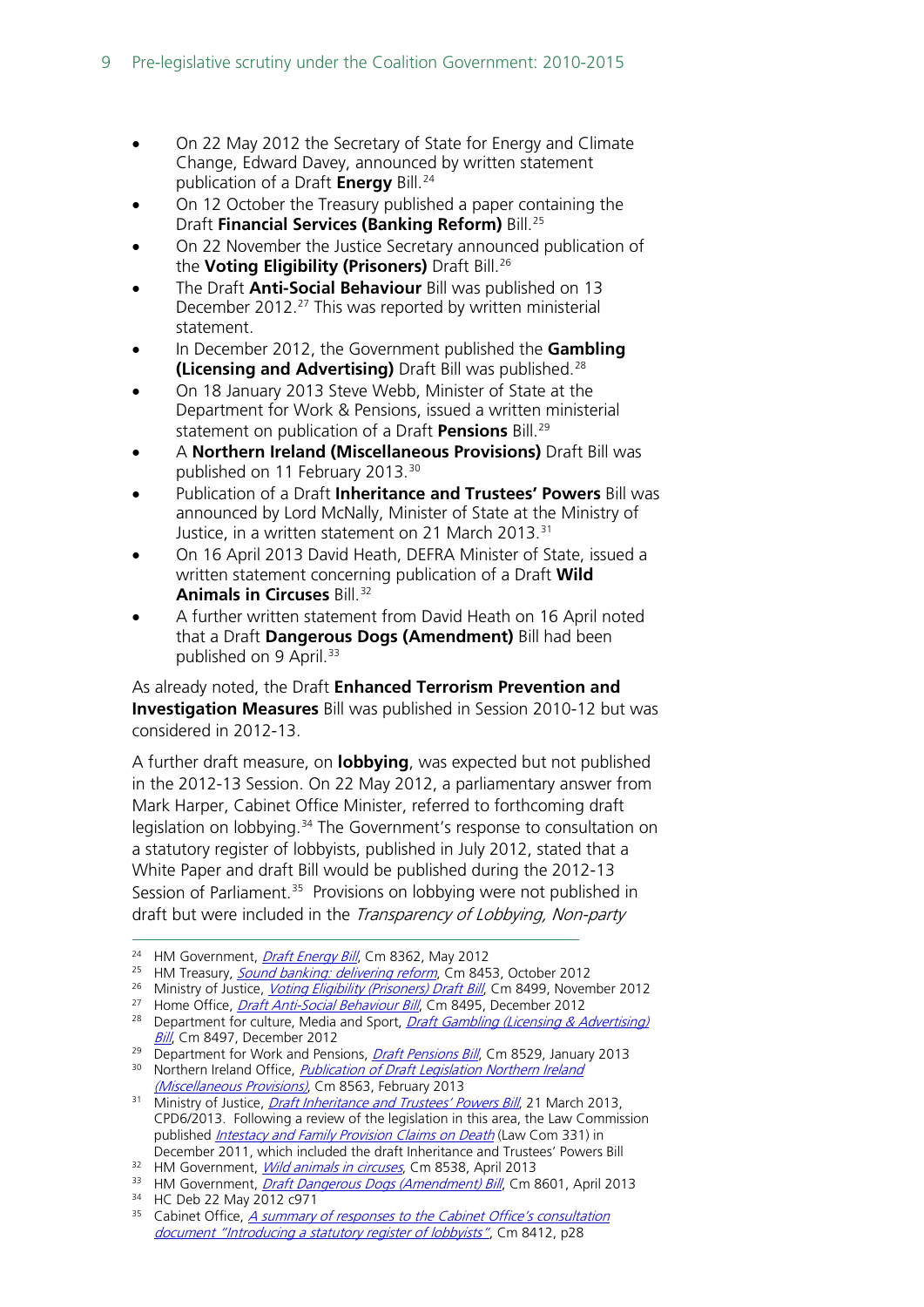Campaigning and Trade Union Administration Bill 2013-14, which received Royal Assent in January 2014.

At Business Questions on 25 April 2013, Andrew Lansley, the Leader of the House, confirmed that the Government had published 15 bills in draft in the 2012-13 Session:

In this Session, we published 15 Bills in draft, which is more than in any previous Session, including the two-year Session that preceded this one. To that extent I hope, we have continued a process established in this Parliament by my predecessor of ensuring that the House, the public and stakeholders have the greatest possible opportunity for input and contribution to the passage of legislation.[36](#page-9-1)

### <span id="page-9-0"></span>2.3 Draft bills in 2013-14

In his written statement on the Government's legislative programme, issued the day after the Queen's Speech, Andrew Lansley announced five bills that would be published in draft and that he anticipated others:

The following Bills will be published in draft:

Consumer Rights Bill

Deregulation Bill

National Insurance Contributions Bill

A draft Bill concerning National Assembly For Wales

A draft Bill concerning changes to the Riot Damages Act 1886

Further measures are expected to be published in draft later in the Session.<sup>[37](#page-9-2)</sup>

Five bills were published in draft: four of those announced and a draft Modern Slavery Bill:

- The Draft Consumer Rights Bill was published on 12 June 2013.<sup>[38](#page-9-3)</sup>
- The Draft Deregulation Bill was published on 1 July 2013.<sup>[39](#page-9-4)</sup>
- The Draft National Insurance Contributions Bill was published on 12 June 2013.[40](#page-9-5)
- The Draft Wales Bill was published on 18 December 2013.<sup>[41](#page-9-6)</sup>
- The Draft Modern Slavery Bill was published on 16 December 2013.[42](#page-9-7)

No draft legislation relating to the Riot Damages Act 1886 was published. However, draft legislation was announced again at the beginning of the 2014-15 Session and published at the end of the Session.

-

<span id="page-9-1"></span><sup>36</sup> [HC Deb 25 April 2013 c1013](http://www.publications.parliament.uk/pa/cm201213/cmhansrd/cm130425/debtext/130425-0001.htm%2313042548001584)

<sup>&</sup>lt;sup>37</sup> [HC Deb 9 May 2013 c9WS](http://www.publications.parliament.uk/pa/cm201314/cmhansrd/cm130509/wmstext/130509m0001.htm%2313050919000007)

<span id="page-9-3"></span><span id="page-9-2"></span><sup>38</sup> Department for Business, Innovation and Skills, *[Draft Consumer Rights Bill](https://www.gov.uk/government/publications/draft-consumer-rights-bill)*, Cm 8796

<span id="page-9-4"></span><sup>&</sup>lt;sup>39</sup> HM Government, *[Draft Deregulation Bill](https://www.gov.uk/government/uploads/system/uploads/attachment_data/file/210035/130701_CM_8642_Draft_Deregulation_Bill.pdf)*, Cm 8642, July 2013

<span id="page-9-5"></span><sup>&</sup>lt;sup>40</sup>HM Revenue and Customs, *Draft National Insurance Contributions Bill*  $^{41}$  Wales Office, *[Draft Wales Bill](https://www.gov.uk/government/uploads/system/uploads/attachment_data/file/266782/Draft_Wales_Bill.pdf)*, Cm 8773, December 2013

<span id="page-9-7"></span><span id="page-9-6"></span><sup>&</sup>lt;sup>42</sup> Home Office, *[Draft Modern Slavery Bill](https://www.gov.uk/government/publications/draft-modern-slavery-bill)*, Cm 8770, December 2013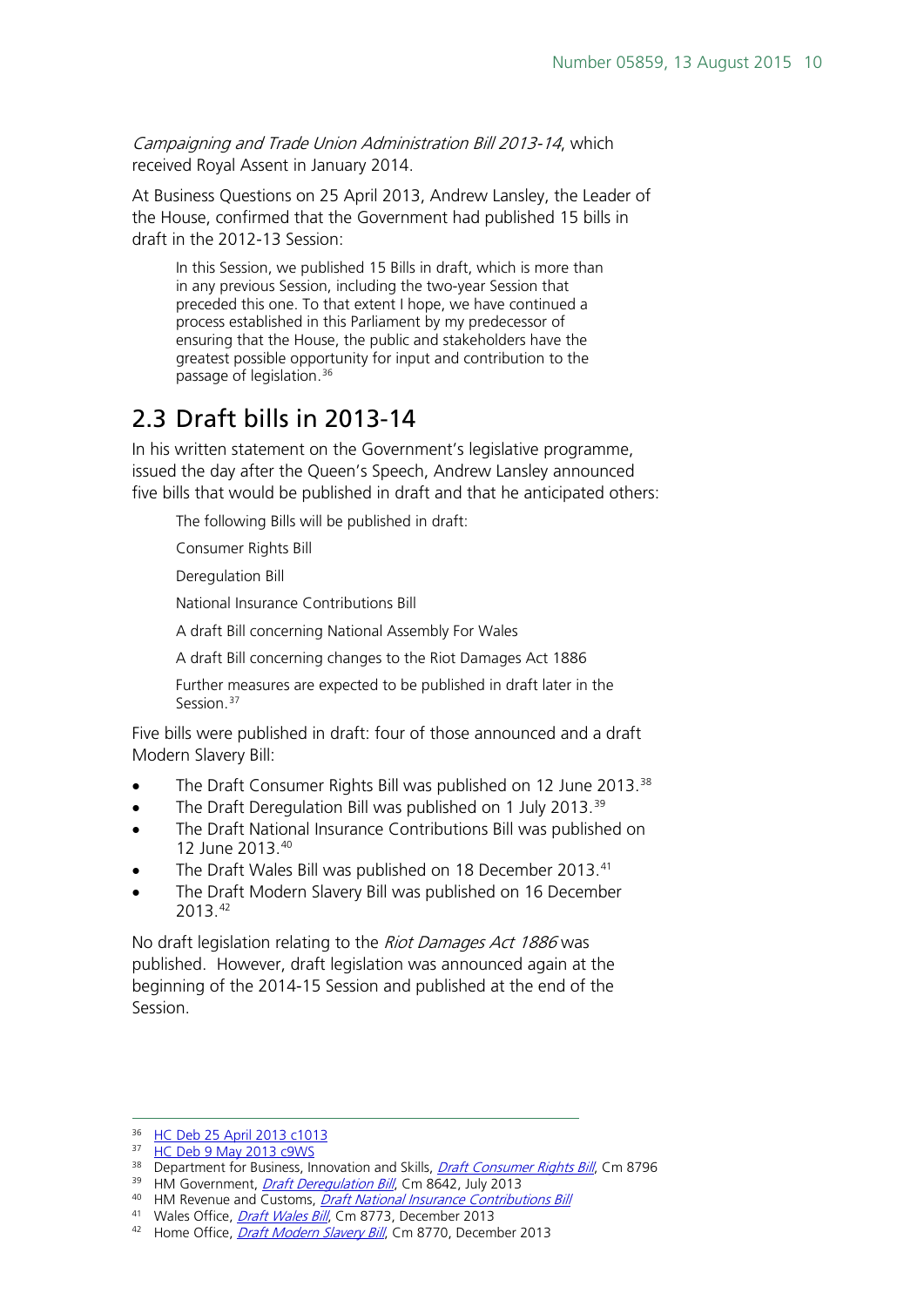## <span id="page-10-0"></span>2.4 Draft Bills in 2014-15

The Government's Background Brief to the Queen's Speech of 4 June 2014 announced that three draft bills would be published in 2014-15:

- Draft Governance of National Parks (England) and the Broads Bill
- Draft Riot (Damages) Act Bill
- Draft Protection of Charities Bill<sup>[43](#page-10-2)</sup>

In total, four draft bills or substantial sets of clauses were published by the Government in 2014-15, two of the draft bills announced were published.

The draft Riot (Damages) Act Bill was published as the draft Riot Compensation Bill on 12 March 2015.[44](#page-10-3)

The draft Protection of Charities Bill was published on 22 October 2014.[45](#page-10-4)

A draft Taxation of Pensions Bill was published by HM Revenue and Customs for consultation on 6 August 2014.[46](#page-10-5) No pre-legislative scrutiny was undertaken. The Taxation of Pensions Bill 2014-15 was introduced on 14 October 2014. It received Royal Assent on 17 December 2014.

"Draft Scotland Clauses 2015" were published within the Government's white paper, Scotland in the United Kingdom: An enduring approach, which set out how the Government planned to implement the Smith Commission's proposals.[47](#page-10-6)

### <span id="page-10-1"></span>2.5 Draft Finance Bills

In its first Budget in June 2010, the Coalition Government published a paper on the making of tax policy, with a number of proposals, including publishing much more of the annual Finance Bill in draft several months before the Budget, in order to improve the quality of tax legislation. [48](#page-10-7) The Government also established the Office of Tax Simplification (OTS), an independent advisory body to provide recommendations for reducing complexities in the tax system for both businesses and individuals. In December 2010 the Treasury published a majority of the clauses to form the subsequent *Finance Bill* in draft, and in March 2011 the OTS published its first work, which looked at tax reliefs and the taxation of small business. $49$  The Treasury Committee welcomed these developments and signalled it would take a more

 $\overline{a}$ 

<span id="page-10-2"></span><sup>&</sup>lt;sup>43</sup> HM Government, *[The Queen's Speech 2014](https://www.gov.uk/government/uploads/system/uploads/attachment_data/file/316702/Queens-Speech-2014.pdf)*, 4 June 2014

<span id="page-10-3"></span><sup>&</sup>lt;sup>44</sup> [HC Deb 12 March 2015 c39WS;](http://www.publications.parliament.uk/pa/cm201415/cmhansrd/cm150312/wmstext/150312m0001.htm%2315031225000338) Home Office, *[Draft Riot Compensation Bill](https://www.gov.uk/government/uploads/system/uploads/attachment_data/file/411398/draft-riot-compensation-bill.pdf)*, Cm

<span id="page-10-4"></span><sup>9036,</sup> March 2015<br><sup>45</sup> Cabinet Office, *Draft Protection of Charities Bill*, Cm 8954, October 2014

<span id="page-10-5"></span><sup>&</sup>lt;sup>46</sup> (Draft) Taxation of Pensions Bill[,](https://www.gov.uk/government/uploads/system/uploads/attachment_data/file/365710/43820_Cm_8954_web_accessible_Draft_protection_of_charities_bill.pdf) see also Gov.uk, Draft legislation: the Taxation of [Pensions Bill](https://www.gov.uk/government/publications/draft-legislation-the-taxation-of-pensions-bill)

<span id="page-10-6"></span><sup>&</sup>lt;sup>47</sup> HM Government, *[Scotland in the United Kingdom: An enduring approach](https://www.gov.uk/government/uploads/system/uploads/attachment_data/file/397079/Scotland_EnduringSettlement_acc.pdf)*, Cm 8990, January 2015

<span id="page-10-7"></span><sup>48</sup> HM Treasury, [Tax policy making: a new approach,](http://webarchive.nationalarchives.gov.uk/20121015000000/http:/www.direct.gov.uk/prod_consum_dg/groups/dg_digitalassets/@dg/@en/documents/digitalasset/dg_188582.pdf) June 2010

<span id="page-10-8"></span><sup>49</sup> Details of the OTS's work are collated on the Gov.uk [site](https://www.gov.uk/government/organisations/office-of-tax-simplification)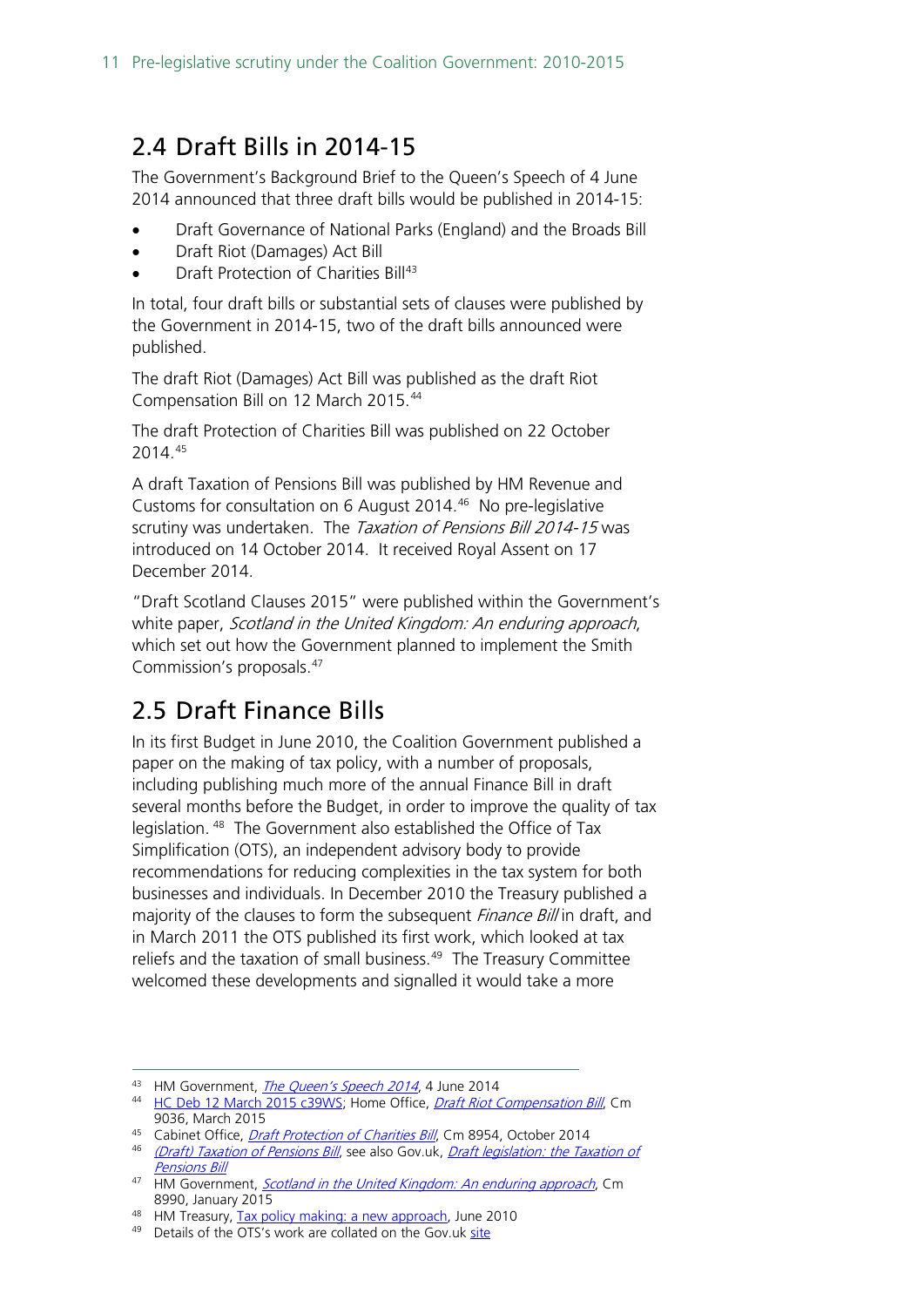active role in pre-legislative scrutiny.<sup>[50](#page-11-0)</sup> The same approach to publishing much of the Bill in draft for consultation has been followed since then.<sup>[51](#page-11-1)</sup>

<span id="page-11-0"></span><sup>&</sup>lt;sup>50</sup> Treasury Committee, *[Principles of tax policy](http://www.publications.parliament.uk/pa/cm201011/cmselect/cmtreasy/753/753.pdf)*, 15 March 2011, HC 573 2010-12 paras 79-80  $\overline{a}$ 

<span id="page-11-1"></span><sup>&</sup>lt;sup>51</sup> [HC Deb 6 December 2011 cc11-12WS;](http://www.publications.parliament.uk/pa/cm201011/cmhansrd/cm111206/wmstext/111206m0001.htm%2311120641000015) [HC Deb 11 December 2012 cc16-17WS;](http://www.publications.parliament.uk/pa/cm201213/cmhansrd/cm121211/wmstext/121211m0001.htm%2312121148000011) see also, <u>HC Deb 23 April 2012 cc601-2W; HC Deb 17 October 2013 c63WS</u>; and <u>WS</u> [83, 10 December 2014](http://www.parliament.uk/written-questions-answers-statements/written-statement/Commons/2014-12-10/HCWS83)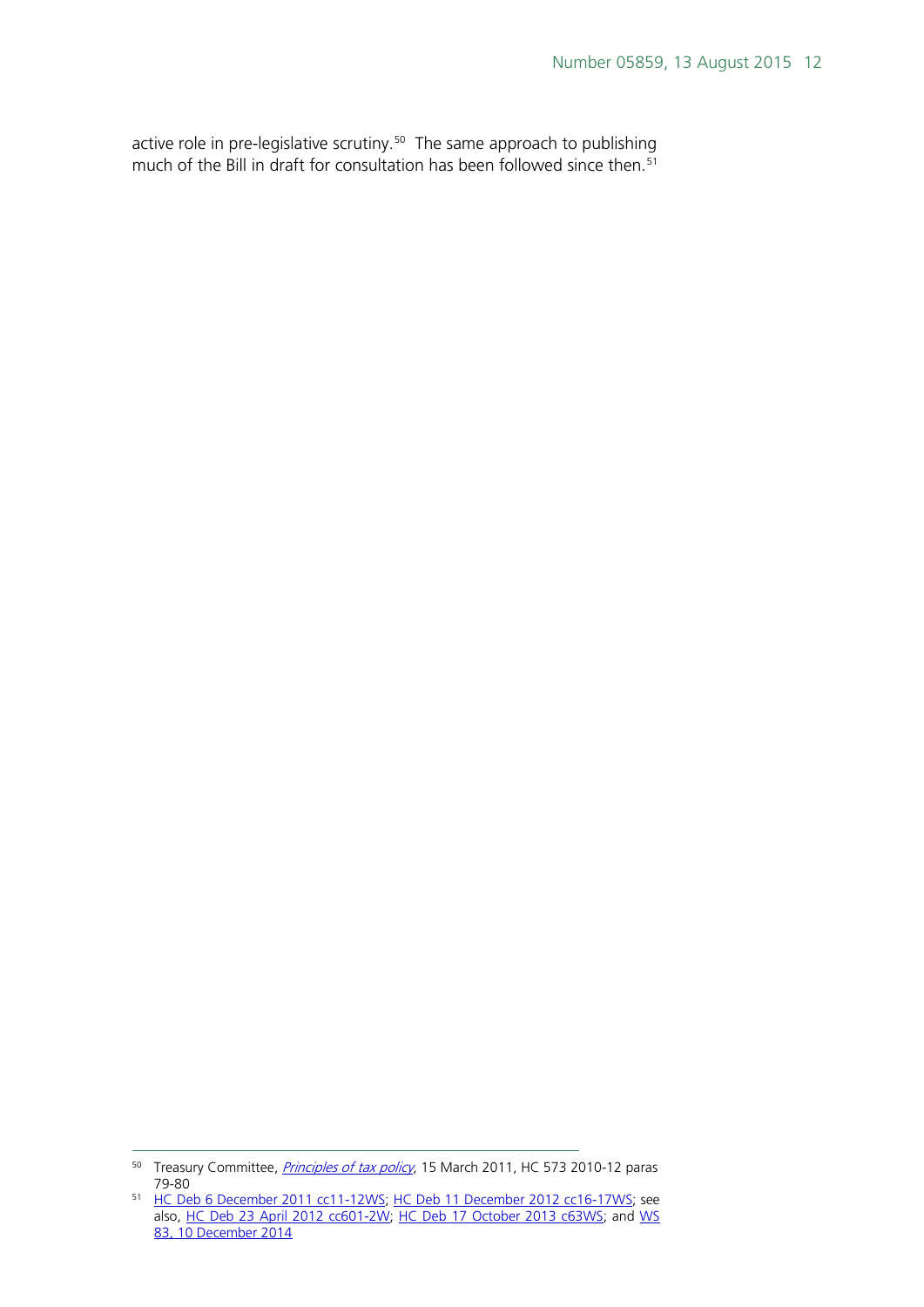## <span id="page-12-0"></span>3. Liaison Committee's comments on pre-legislative scrutiny

### <span id="page-12-1"></span>3.1 Review of select committee effectiveness, resources and powers (November 2012)

In its report on *Select committee effectiveness, resources and powers*, published on 8 November 2012, the Liaison Committee reported that 18 draft bills had been published so far in the 2010 Parliament.<sup>[52](#page-12-2)</sup>

As in previous reviews of pre-legislative scrutiny, it expressed concerns about the time allowed for scrutiny of draft bills.<sup>[53](#page-12-3)</sup> It also expressed regret that on some occasions joint committees were established to scrutinise draft bills, despite departmental select committees wishing to do so:

38. We regret that more bills have not been published in draft, though the numbers are often low in the first session of a Parliament, and that the Government has not been able to provide us with more notice of their publication. On occasions as with the draft Energy Bill and the draft Civil Aviation Bill — the time available for pre-legislative scrutiny has been unreasonably short. In another case — the draft Grocery Code Adjudicator Bill — the committee altered its programme of work to carry out swift scrutiny to fit the Government's timetable, only for the Bill's introduction to be delayed to the following Session.

39. We also regret that the Government has on occasion sought to establish a joint committee even when the relevant departmental select committee wished to scrutinise the draft bill. We appreciate that the House of Lords may also have a legitimate interest in pre-legislative scrutiny, and that members of that House may bring valuable expertise to this work; but — as we have made clear in correspondence with the Leader of the House of Commons — we feel strongly that there should be no departure from the principle that Commons select committees should have a first right of refusal. We have no doubt that it sometimes suits the Government for draft bills to be scrutinised by a joint committee which is nominated by the party whips, rather than by a departmental select committee whose members and chair are elected. If a joint committee is established to scrutinise a draft bill, we think it is important that the relevant departmental select committee should have the opportunity to nominate some of its own members to serve on the joint committee.<sup>[54](#page-12-4)</sup>

In its response, the Government said that it had increased the "number of bills published in draft from the average each session in the last Parliament". It commented that although it was not always possible to publish bills in draft there were other opportunities for select committees to engage in the scrutiny of legislation, although primary responsibility should remain with public bill committees. However, the

<span id="page-12-2"></span><sup>&</sup>lt;sup>52</sup> Liaison Committee[, Select committee effectiveness, resources and powers,](http://www.publications.parliament.uk/pa/cm201213/cmselect/cmliaisn/697/697.pdf) 8 November 2012, HC 697 2012-13, para 37  $\overline{a}$ 

<span id="page-12-3"></span><sup>&</sup>lt;sup>53</sup> For similar criticism in the past, see House of Commons Library Standard Note, [Pre](http://www.parliament.uk/documents/commons/lib/research/briefings/snpc-02822.pdf)[legislative scrutiny,](http://www.parliament.uk/documents/commons/lib/research/briefings/snpc-02822.pdf) SN/PC/2822

<span id="page-12-4"></span><sup>&</sup>lt;sup>54</sup> Liaison Committee[, Select committee effectiveness, resources and powers,](http://www.publications.parliament.uk/pa/cm201213/cmselect/cmliaisn/697/697.pdf) 8 November 2012, HC 697 2012-13, paras 38-39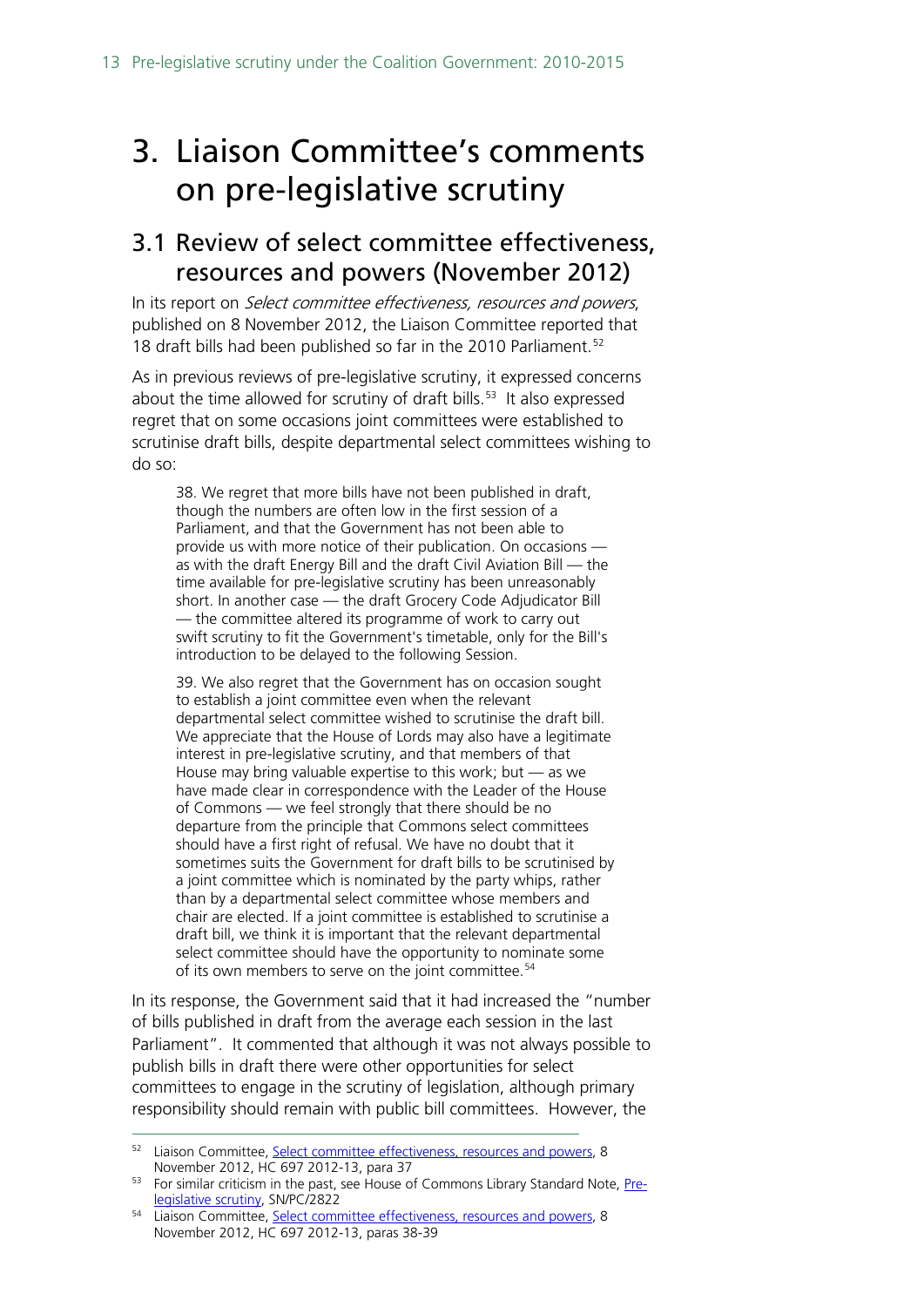expertise of members of relevant select committee "should be utilised". The Government trusted that "members of committees will continue to volunteer to serve on relevant public bill committees and joint committees conducting pre-legislative scrutiny via the political parties".<sup>[55](#page-13-1)</sup>

### <span id="page-13-0"></span>3.2 Legacy report (March 2015)

At the end of the Parliament a number of committees, including the Liaison Committee published legacy reports. The Liaison Committee drew on the observations of other committees in its report. It highlighted instances of pre-legislative scrutiny by select committees having an effect on legislation:

- "The Political and Constitutional Reform Committee's prelegislative scrutiny of the Recall of MPs Bill, and the Government's acceptance of almost every recommendation made by the Committee, resulted in a substantially improved Bill being introduced to Parliament";
- The Environment, Food and Rural Affairs Committee's prelegislative scrutiny of the Draft Water Bill during 2012–13 resulted in changes to what became the Water Act 2014;
- The Energy and Climate Change Committee's pre-legislative scrutiny work on the Energy Bill "pushed the Government to revert to a single counterparty model for electricity contracts which has helped to make these contracts more robust. The Committee also helped to secure important clauses in the Bill that allowed government intervention to ensure independent generators have better access to the market".<sup>[56](#page-13-2)</sup>

The Liaison Committee echoed comments from the Political and Constitutional Reform Committee when it said that it considered prelegislative scrutiny to be "one of the best ways of improving legislation". The Committee also noted that "More draft legislation has been published by the Government this Parliament than in any preceding Parliament".[57](#page-13-3) However, it observed that "it is still only a minority of legislative proposals that are published in draft". The Committee believed that:

... there is scope to go further and that the benefits of prelegislative scrutiny in terms of improving the quality of legislation which reaches the statute book and in easing the passage or controversial, technical and complex bills through their parliamentary stages warrant the inevitable increase in resources required if committees are to scrutinise more draft legislation.<sup>[58](#page-13-4)</sup>

The Committee again expressed some concerns about the Government's approach to publishing legislation in draft, in particular cases but noted "healthy developments" in committees' approaches to pre-legislative scrutiny:

 $\overline{a}$ 

<span id="page-13-1"></span><sup>&</sup>lt;sup>55</sup> Liaison Committee, *Select committee effectiveness, resources and powers: responses* [to the Committee's Second Report of Session 2012-13](http://www.publications.parliament.uk/pa/cm201213/cmselect/cmliaisn/911/911.pdf), 24 January 2013, HC 911 2012-13, pp11-12

<span id="page-13-2"></span><sup>&</sup>lt;sup>56</sup> Liaison Committee, *[Legacy Report](http://www.publications.parliament.uk/pa/cm201415/cmselect/cmliaisn/954/954.pdf)*, 24 March 2015, HC 954 2014-15, para 24

<span id="page-13-3"></span><sup>&</sup>lt;sup>57</sup> Liaison Committee, *[Legacy Report](http://www.publications.parliament.uk/pa/cm201415/cmselect/cmliaisn/954/954.pdf)*, 24 March 2015, HC 954 2014-15, para 65

<span id="page-13-4"></span><sup>58</sup> Liaison Committee, *[Legacy Report](http://www.publications.parliament.uk/pa/cm201415/cmselect/cmliaisn/954/954.pdf)*, 24 March 2015, HC 954 2014-15, para 66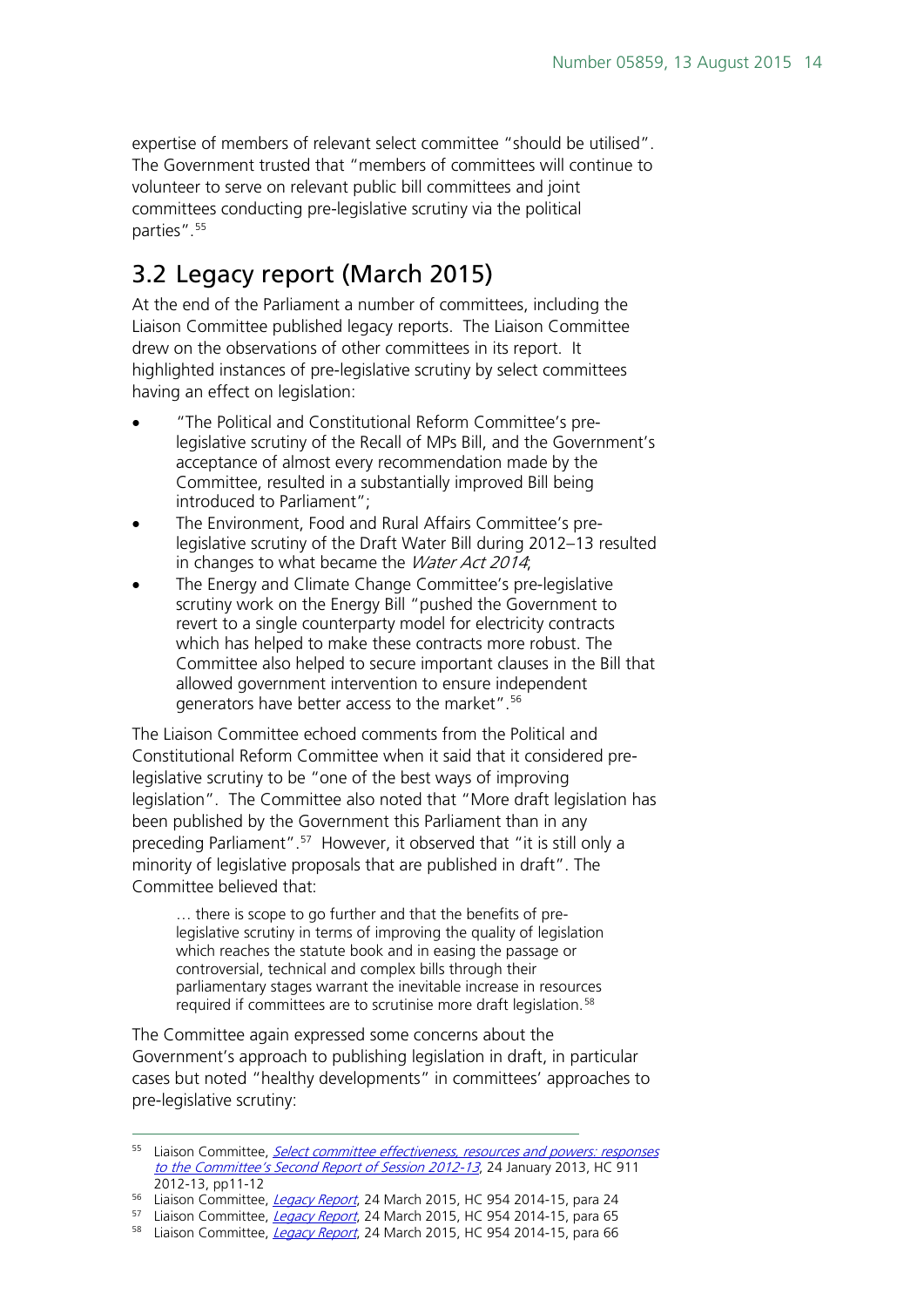67. Despite raising concerns over the notice given of publication of draft legislation and the time afforded to committees to conduct pre-legislative scrutiny in our 2013 Report on Select committee effectiveness, resources and powers, it has remained a matter for concern in the latter part of the Parliament. The Treasury Committee had been expecting to scrutinise a draft Bill on National Insurance Contributions in the autumn of 2013 only to be told shortly before the House rose for the summer recess that no draft Bill would be published and that the Bill itself would be introduced in the autumn. We accept that, by its nature, draft legislation is prone to some uncertainty, but we urge the Government to make better efforts to provide the House with timely information on its plans for draft legislation; for example, the draft Northern Ireland (Miscellaneous Provisions) Bill was published on 11 February 2013, and the Northern Ireland Affairs Committee was asked to report its recommendations to the House by 25 March—a period which included the February recess.

68. One healthy development in the practice of pre-legislative scrutiny is the extent to which committees have been able to collaborate, work co-operatively and share expertise when examining draft legislation. The temporary select committee appointed to examine the draft Local Audit Bill was in practice a joint endeavour between members of the Communities and Local Government Committee and the Committee of Public Accounts; different aspects of the draft Children and Families Bill were examined respectively by the Justice and Education Committees without undue duplication of effort and to good effect; and, as we reflect on the Parliament, the Political and Constitutional Reform Committee, the Scottish Affairs Committee and the Treasury Committee are considering, to various degrees and in various ways, aspects of the recently published draft clauses to give effect to the Smith Agreement on devolution.<sup>[59](#page-14-0)</sup>

-

<span id="page-14-0"></span>Liaison Committee, [Legacy Report](http://www.publications.parliament.uk/pa/cm201415/cmselect/cmliaisn/954/954.pdf), 24 March 2015, HC 954 2014-15, paras67-68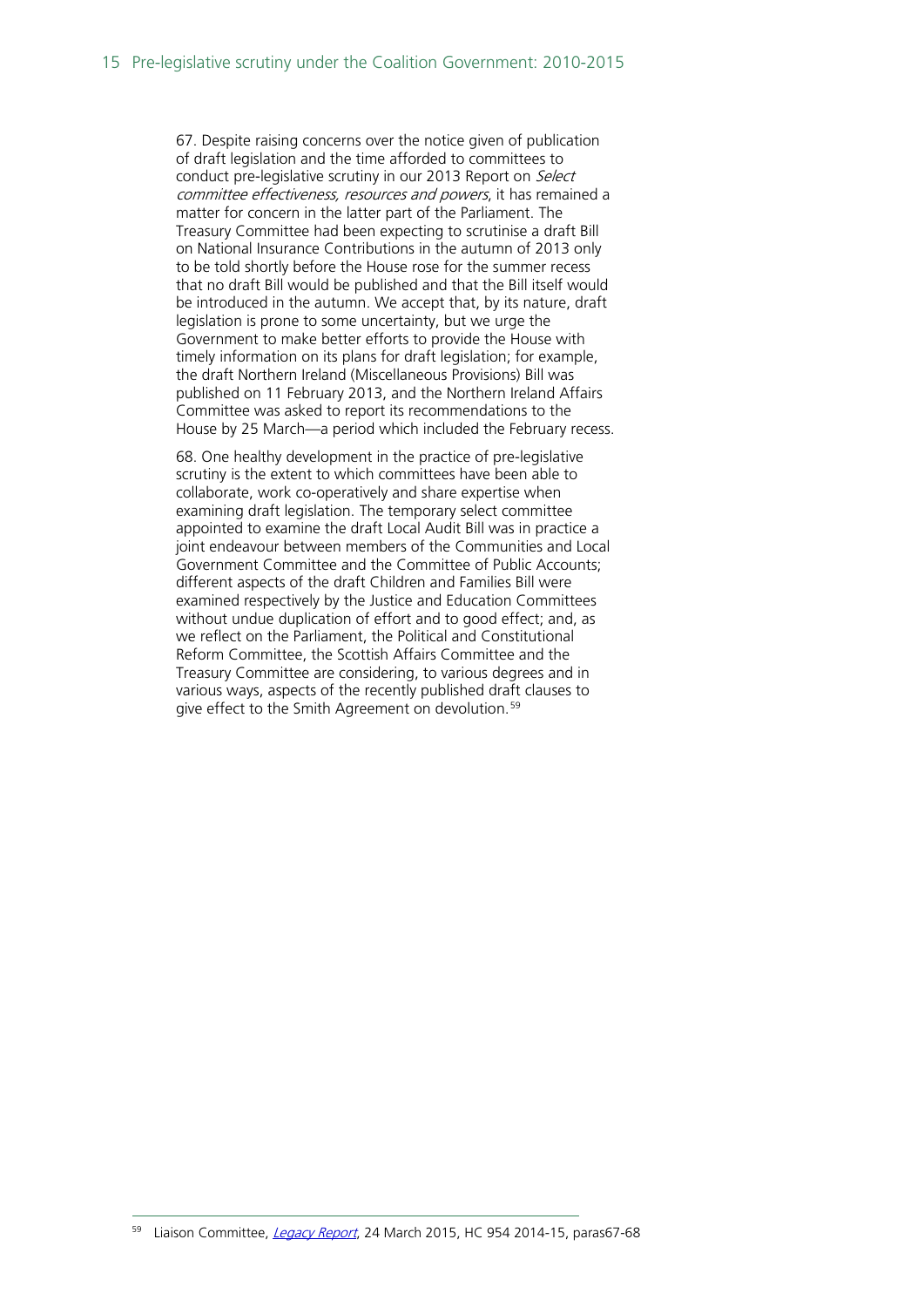## <span id="page-15-0"></span>4. Draft bills in sessions 1997-98 to 2009-10

In the sessions 1997-98 to 2009-10 a total of 75 draft bills or substantial sets of clauses of draft bills were published. Table 2 reports the statistics for each session. In the three Parliaments between 1997 and 2010, 75 draft bills or substantial sets of clauses were published: 17 in the 1997 Parliament; 33 in the 2001 Parliament; and 25 in the 2005 Parliament.

|           | <b>Number of draft bills</b><br>published | <b>Number of draft bills</b><br>scrutinised by a<br>committee |
|-----------|-------------------------------------------|---------------------------------------------------------------|
| 1997-98   | 3                                         | $\overline{2}$                                                |
| 1998-99   | 6                                         | 5                                                             |
| 1999-2000 | 6                                         | 3                                                             |
| 2000-01   | $\overline{2}$                            | 1                                                             |
| 2001-02   | 7                                         | 6                                                             |
| 2002-03   | $9***$                                    | $10***$                                                       |
| 2003-04   | $12***$                                   | 10                                                            |
| 2004-05   | 5#                                        | 2                                                             |
| 2005-06   | 4                                         | 3                                                             |
| 2006-07   | 4                                         | 3                                                             |
| 2007-08   | 9                                         | 7                                                             |
| 2008-09   | 4##                                       | $\overline{2}$                                                |
| 2009-10   | 4                                         | $\overline{2}$                                                |

#### **Table 2 – Publication and Scrutiny of Draft Bills by Session**\*

\* Session refers to the Session in which the draft bill was published.

\*\* includes draft clauses of the Police (Northern Ireland) Bill.

-

\*\*\* the draft Companies Bill was published in 2001-02 and reported on in 2002-03.

\*\*\*\* some clauses of the draft Gambling Bill were published in Session 2002-03.

# includes draft clauses of the Company Law Reform Bill, further clauses were published in Session 2005-06

## The draft Antarctic Bill and the draft Immigration Bill were both published in the week of prorogation

A full list of the draft bills published from 1997-98 to 2009-10 is given in the Appendices of the Library Standard Note on Pre-legislative scrutiny.<sup>60</sup> The lists chart the scrutiny the draft bills received and their

<span id="page-15-1"></span><sup>60</sup> House of Commons Library Standard Note, [Pre-legislative scrutiny,](http://www.parliament.uk/documents/commons/lib/research/briefings/snpc-02822.pdf) SN/PC/2822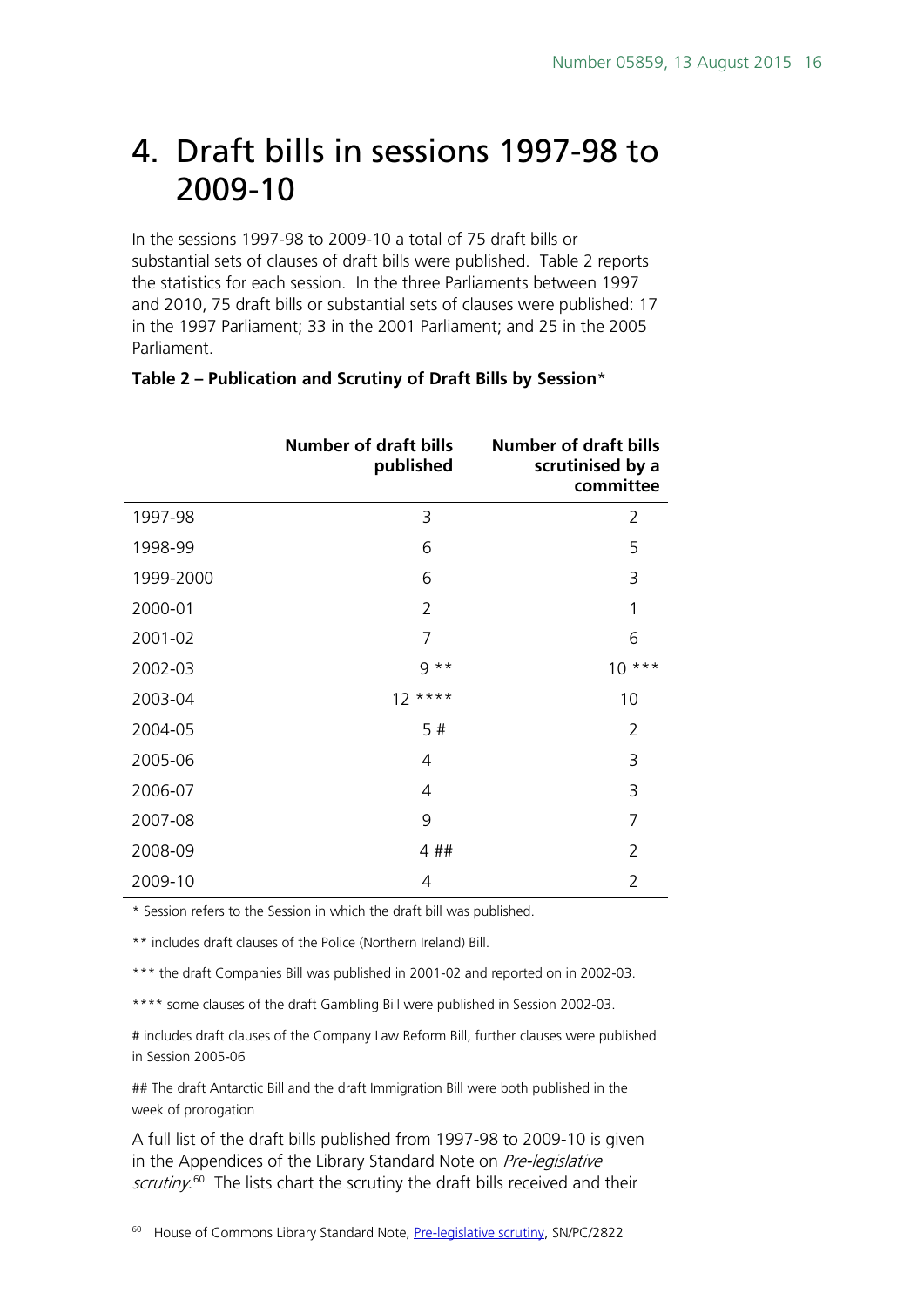subsequent progress. Fuller details of draft bills published in the 1997 and 2001 Parliaments are provided in two further Library standard notes: SN/PC/2908, Draft Bills 1997-2001 and SN/PC/2914, Draft Bills 2001-2005.<sup>[61](#page-16-0)</sup> Links to draft bills published in the current session, and sessions since 2002-03, are available on the Parliamentary website.<sup>[62](#page-16-1)</sup>

<span id="page-16-0"></span><sup>&</sup>lt;sup>61</sup> House of Commons Library Standard Note, *[Draft Bills 1997-2001](http://www.parliament.uk/documents/commons/lib/research/briefings/snpc-02908.pdf)*, SN/PC/2908; House of Commons Library Standard Note, *[Draft Bills 2001-2005](http://www.parliament.uk/documents/commons/lib/research/briefings/snpc-02914.pdf)*, SN/PC/2914 -

<span id="page-16-1"></span><sup>62</sup> See:<http://www.parliament.uk/business/bills-and-legislation/draft-bills/>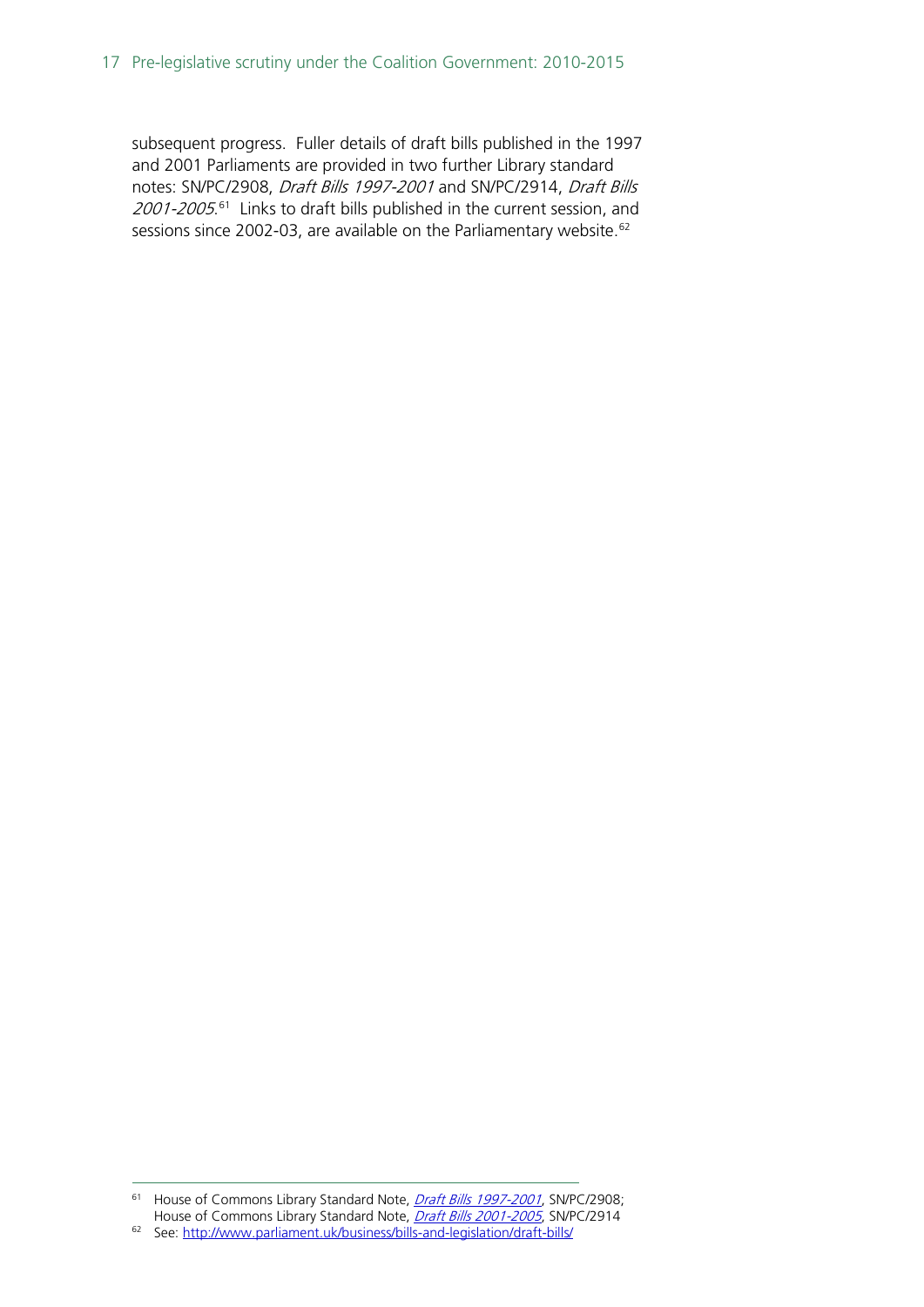### Appendix: Draft Bills Announced and Published by Session: Scrutiny and Subsequent Progress

| <b>Draft Bills announced early</b>                     |                                 | <b>Scrutiny performed by</b> |                               | <b>Subsequent</b>              |
|--------------------------------------------------------|---------------------------------|------------------------------|-------------------------------|--------------------------------|
| in the Session                                         | <b>Draft Bills Published</b>    | DSC or HL Cttee              | Joint Cttee or Ad hoc Cttee   | progress                       |
| 2010-12                                                |                                 |                              |                               |                                |
|                                                        |                                 |                              | JC on Parliamentary Privilege |                                |
| Parliamentary Privilege (1) Draft clauses in Cm 8318   |                                 |                              |                               |                                |
|                                                        |                                 |                              | JC on Draft House of Lords    | Introduced and withdrawn in    |
| House of Lords Reform (3)                              | House of Lords Reform           |                              | Reform Bill                   | 2012-13                        |
| Defamation (4)                                         | Defamation                      |                              | JC on Draft Defamation Bill   | Defamation Act 2013            |
| Individual Electoral Registration Individual Electoral |                                 |                              |                               | Electoral Registration &       |
| (5)                                                    | Registration                    | <b>PCR Committee</b>         |                               | Administration Act 2013        |
| Recall Elections (6)                                   | Recall of MPs                   | PCR Committee (2)            |                               | Recall of MPs Act 2015         |
|                                                        | Detention of Terrorist          |                              | JC on Detention of Terrorist  |                                |
|                                                        | <b>Suspects (Temporary</b>      |                              | <b>Suspects (Temporary</b>    |                                |
|                                                        | Extensions) Bills (7)           |                              | Extensions) Bills             |                                |
|                                                        |                                 | <b>BIS Committee (EFRA</b>   |                               | Groceries Code Adjudicator Act |
|                                                        | Groceries Code Adjudicator      | Committee [8])               |                               | 2013                           |
|                                                        | <b>Financial Services</b>       |                              | JC on Financial Services Bill | Financial Services Act 2012    |
|                                                        | <b>Electoral Administration</b> |                              |                               | Electoral Registration &       |
|                                                        | [Provisions]                    | <b>PCR Committee</b>         |                               | Administration Act 2013        |
|                                                        | <b>Enhanced Terrorism</b>       |                              |                               |                                |
|                                                        | Prevention & Investigation      |                              |                               |                                |
|                                                        | Measures                        |                              |                               | see 2012-13                    |
|                                                        | Civil Aviation                  | <b>Transport Committee</b>   |                               | Civil Aviation Act 2012        |

<span id="page-17-0"></span>Notes

(1) announced in the Queen's Speech, HC Deb 25 May 2010 c32; HC Deb 26 May 2010 cc4WS-5WS

(2) published in 2012-13

(3) HC Deb 7 June 2010 c48

(4) HL Deb 9 July 2010 c477

(5) HC Deb 15 September 2010 c885

(6) HC Deb 17 January 2011 c525W

(7) Two draft bills (see section 2) and Skills (see section 2) and Skills and Skills and Skills and Skills and Skills and Skills and Skills and Skills and Skills and Skills and Skills and Skills and Skills and Skills and S

(8) The EFRA Committee took evidence on the draft bill and wrote to the BIS Committee PCR - Political and Constitutional Reform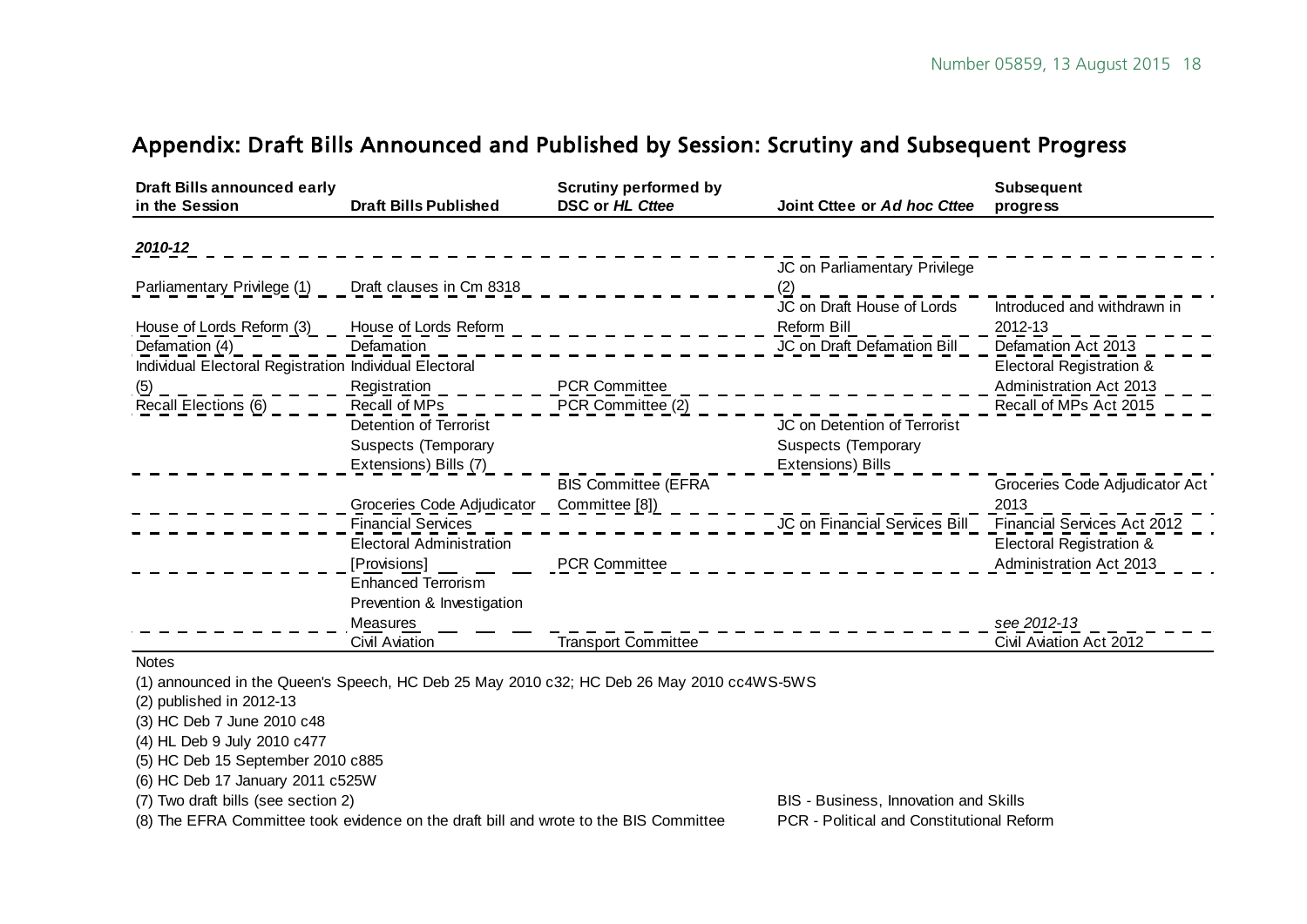| <b>Draft Bills announced</b>                        | <b>Draft Bills Published</b>                      | <b>Scrutiny performed by</b><br>DSC or HL Cttee        | Joint Cttee or Ad hoc Cttee        | Subsequent<br>progress                                        |
|-----------------------------------------------------|---------------------------------------------------|--------------------------------------------------------|------------------------------------|---------------------------------------------------------------|
| 2012-13                                             |                                                   |                                                        |                                    |                                                               |
| Water (1)                                           | Water                                             | <b>EFRA Committee</b>                                  | Draft Local Audit Bill Ad-hoc      | Water Act 2014<br>Local Audit and Accountability              |
| Audit of local bodies (1)                           | Local Audit                                       |                                                        | Committee                          | Act 2014                                                      |
| Children and Families Bill (1)                      | Draft clauses on:                                 |                                                        |                                    | Children and Families Act 2014                                |
|                                                     | - Childrens Commissioner                          |                                                        | JC on Human Rights                 |                                                               |
|                                                     | - Family Justice                                  | <b>Justice Committee</b>                               |                                    |                                                               |
|                                                     | - Special Educational Needs<br>- Shared parenting | <b>Education Committee</b><br><b>Justice Committee</b> |                                    |                                                               |
|                                                     | - Adoption                                        | Lords Select Cttee on Adoption                         |                                    |                                                               |
|                                                     |                                                   |                                                        |                                    |                                                               |
| Adult care and support (1)                          | Care and Support                                  |                                                        | JC on Draft Care & Support Bill    | Care Act 2014<br>"we will all have to consider how            |
|                                                     |                                                   |                                                        | JC on Draft Communications         | we move forward, probably in<br>the first Session of the next |
| Communications data (1)                             | <b>Communications Data</b>                        |                                                        | Data Bill                          | Parliament" (2)                                               |
|                                                     | Energy                                            | <b>ECC Committee</b>                                   |                                    | Energy Act 2014                                               |
|                                                     |                                                   |                                                        |                                    | Anti-social Behaviour, Crime                                  |
| Anti-social behaviour                               | Anti-social Behaviour                             | Home Affairs Committee                                 |                                    | and Policing Act 2014                                         |
|                                                     |                                                   |                                                        |                                    | Transparency of Lobbying, Non-<br>party Campaigning and Trade |
| Lobbying                                            |                                                   |                                                        |                                    | Union Administration Act 2014                                 |
|                                                     |                                                   |                                                        |                                    | "the ETPIM Bill would only be                                 |
|                                                     |                                                   |                                                        | JC on Draft Enhanced               | introduced in exceptional and                                 |
| <b>Enhanced Terrorism Prevention</b>                |                                                   |                                                        | Terrorism Prevention &             | unanticipated circumstances"                                  |
| & Investigation Measures<br>Circuses (wild animals) | Published in 2010-12<br>Wild Animals in Circuses  | <b>EFRA Committee</b>                                  | <b>Investigation Measures Bill</b> | (3)                                                           |
|                                                     | <b>Financial Services (Banking</b>                |                                                        | Parliamentary Commission on        | <b>Financial Services (Banking</b>                            |
|                                                     | Reform)                                           |                                                        | <b>Banking Standards</b>           | Reform) Act 2013                                              |
|                                                     |                                                   |                                                        | JC on Draft Voting Eligibility     |                                                               |
|                                                     | Voting Eligibility (Prisoners)                    |                                                        | (Prisoners) Bill                   |                                                               |
|                                                     | Gambling (Licensing &<br>Advertising)             | <b>CMS Committee</b>                                   |                                    | Gambling (Licensing &<br>Advertising) Act 2014                |
|                                                     | Pensions                                          | Work & Pensions Cttee                                  |                                    | Pensions Act 2014                                             |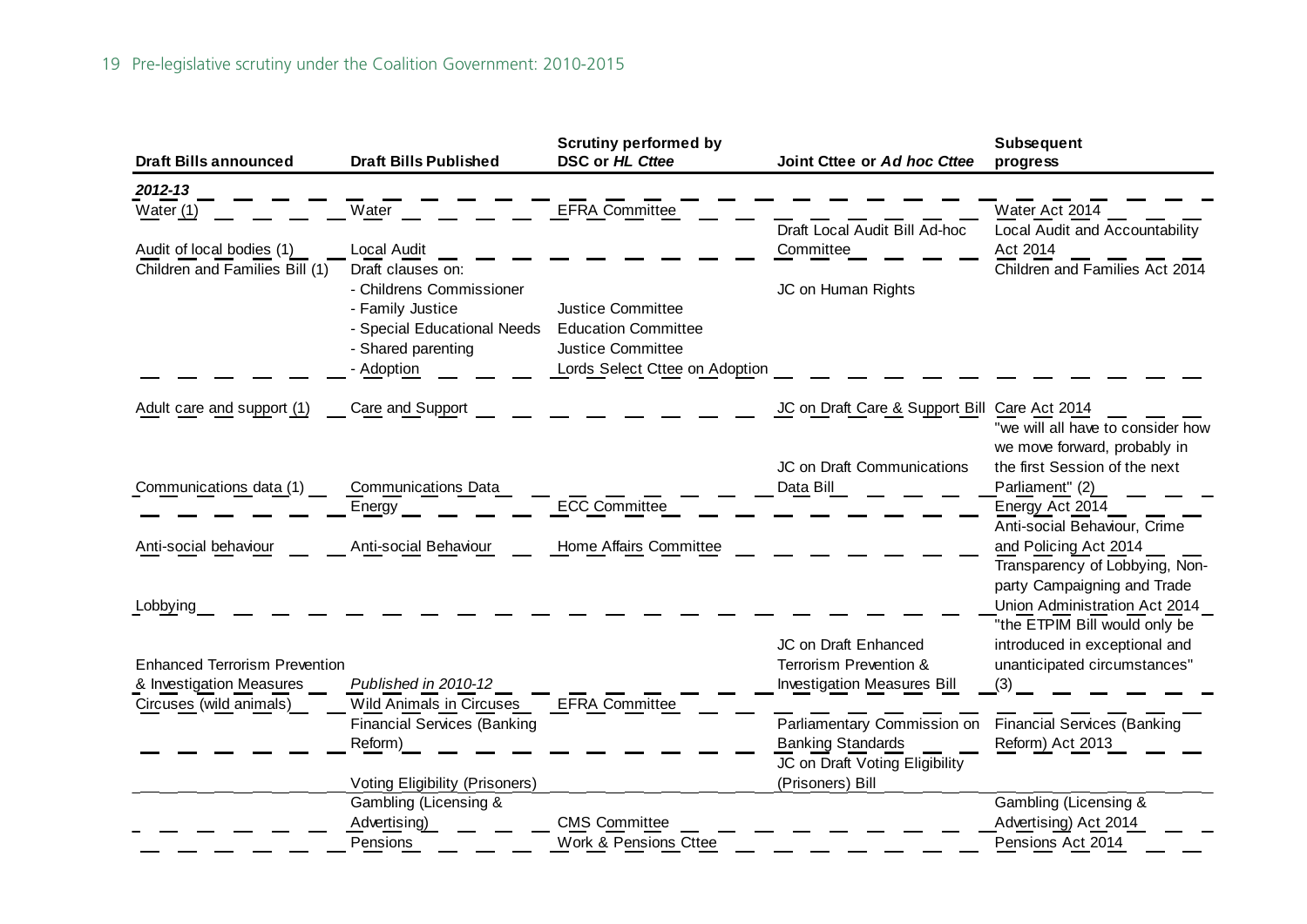| <b>Draft Bills announced</b> | <b>Draft Bills Published</b>                                 | <b>Scrutiny performed by</b><br>DSC or HL Cttee | Joint Cttee or Ad hoc Cttee   | <b>Subsequent</b><br>progress                     |
|------------------------------|--------------------------------------------------------------|-------------------------------------------------|-------------------------------|---------------------------------------------------|
| 2012-13 (continued)          |                                                              |                                                 |                               |                                                   |
|                              | Northern Ireland                                             |                                                 |                               | Northern Ireland (Miscellaneous                   |
|                              | (Miscellaneous Provisions)<br>Inheritance and Trustees'      | <b>NIA Committee</b>                            |                               | Provisions) Act 2014<br>Inheritance and Trustees' |
|                              | <b>Powers</b>                                                |                                                 |                               | Powers Act 2014                                   |
|                              |                                                              |                                                 |                               | Included in Anti-social                           |
|                              | Dangerous Dogs                                               |                                                 |                               | Behaviour, Crime and Policing                     |
|                              | (Amendment)                                                  | <b>EFRA Committee</b>                           |                               | Act 2014                                          |
| <b>Notes</b>                 |                                                              |                                                 |                               |                                                   |
|                              | (1) announced in the Queen's Speech, HC Deb 9 May 2012 cc3-4 |                                                 | ECC - Energy & Climate Change |                                                   |

(3) Government response to the Joint Committee, Cm 8536, January 2013

CMS - Culture, Media and Sport

(2) HL Deb 4 March 2014 c1220<br>
(3) Government response to the Joint Committee, Cm 8536, January 2013 NIA - Northern Ireland Affairs

|                              |                              | <b>Scrutiny performed by</b>   |                                                         | <b>Subsequent</b>        |
|------------------------------|------------------------------|--------------------------------|---------------------------------------------------------|--------------------------|
| <b>Draft Bills announced</b> | <b>Draft Bills Published</b> | DSC or HL Cttee                | Joint Cttee or Ad hoc Cttee                             | progress                 |
| 2013-14                      |                              |                                |                                                         |                          |
| Consumer Rights (1)          | Consumer Rights              | <b>BIS Committee</b>           |                                                         | Consumer Rights Act 2015 |
| Deregulation (1)             | Deregulation                 |                                | JC on Draft Deregulation Bill                           | Deregulation Act 2015    |
| National Insurance           | National Insurance           |                                |                                                         | National Insurance       |
| Contributions (1)            | Contributions                |                                |                                                         | Contributions Act 2014   |
| concerning National Assembly |                              |                                |                                                         |                          |
| for Wales (1)                | Wales Bill                   | <b>Welsh Affairs Committee</b> |                                                         | Wales Act 201            |
| concerning Riot Damages Act  |                              |                                |                                                         |                          |
| <u>1886 (</u> 1)             | (see 2014-15)                |                                |                                                         |                          |
|                              | Modern Slavery Bill          |                                | JC on Draft Modern Slavery Bill Modern Slavery Act 2015 |                          |

#### Notes

(1) announced in the Queen's Speech, HC Deb 9 May 2013 c9WS

BIS - Business, Innovation and Skills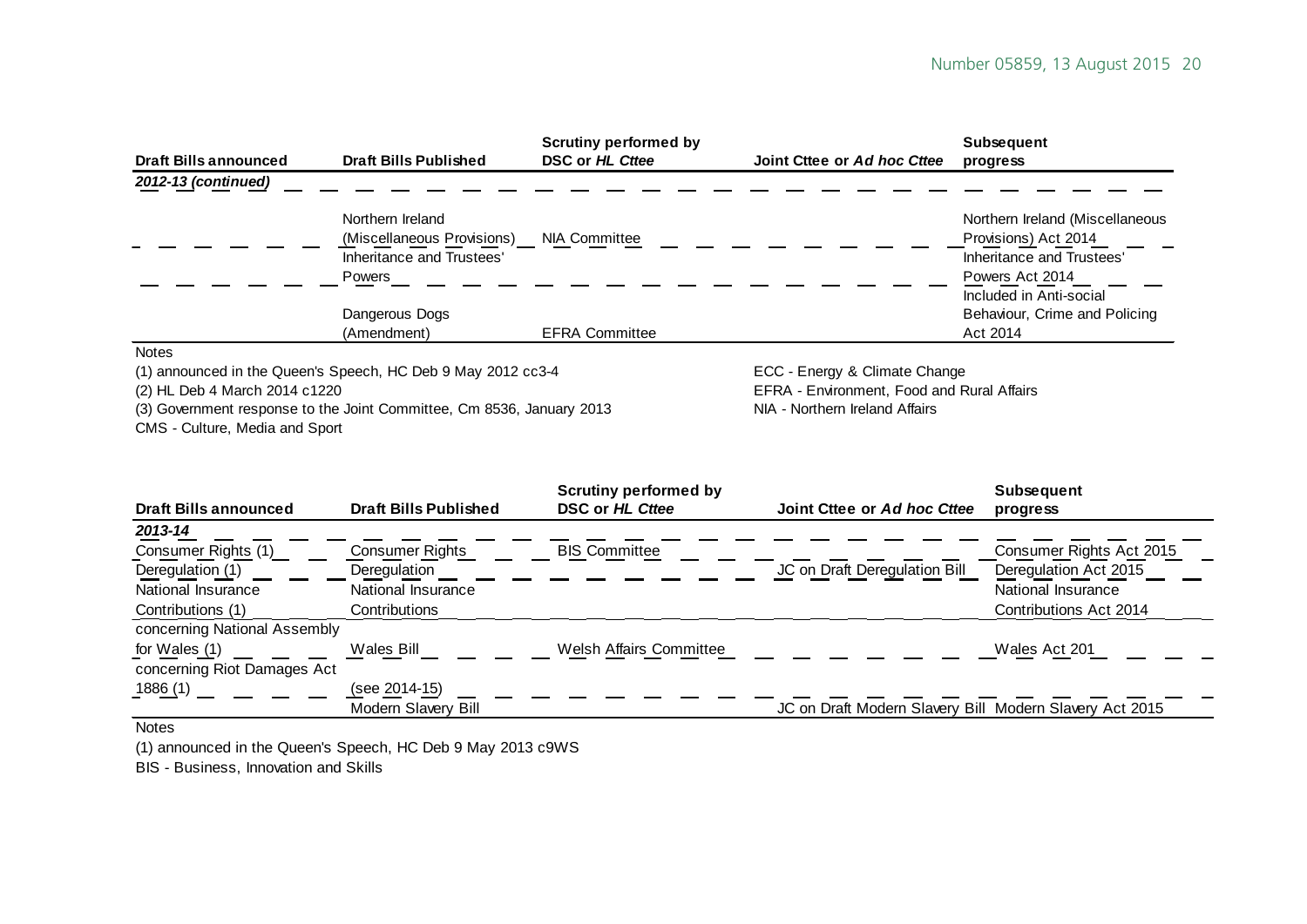#### 21 Pre-legislative scrutiny under the Coalition Government: 2010-2015

| <b>Draft Bills announced</b> | <b>Draft Bills Published</b>   | <b>Scrutiny performed by</b><br>DSC or HL Cttee | Joint Cttee or Ad hoc Cttee | <b>Subsequent</b><br>progress |
|------------------------------|--------------------------------|-------------------------------------------------|-----------------------------|-------------------------------|
| 2014-15                      |                                |                                                 |                             |                               |
| Governance of National Parks |                                |                                                 |                             |                               |
| (England) and the Broads (1) |                                |                                                 |                             |                               |
| Riot (Damages) Act (1)       | <b>Riot Compensation</b>       |                                                 |                             |                               |
|                              |                                |                                                 | JC on Draft Protection of   |                               |
| Protection of Charities (1)  | <b>Protection of Charities</b> |                                                 | <b>Charities Bill</b>       |                               |
|                              | <b>Taxation of Pensions</b>    |                                                 |                             | Taxation of Pensions Act 2014 |
|                              |                                | Scottish Affairs Committee (2)                  |                             |                               |
|                              | Scotland (clauses)             | <b>PCR Committee</b>                            |                             |                               |

**Notes** 

(1) Announced in the Queen's Speech (see section 2.4)

(2) see Scottish Affairs Committee, The Implementation of the Smith Agreement, 10 March 2015, HC 835 2014-15

PCR - Political and Constitutional Reform